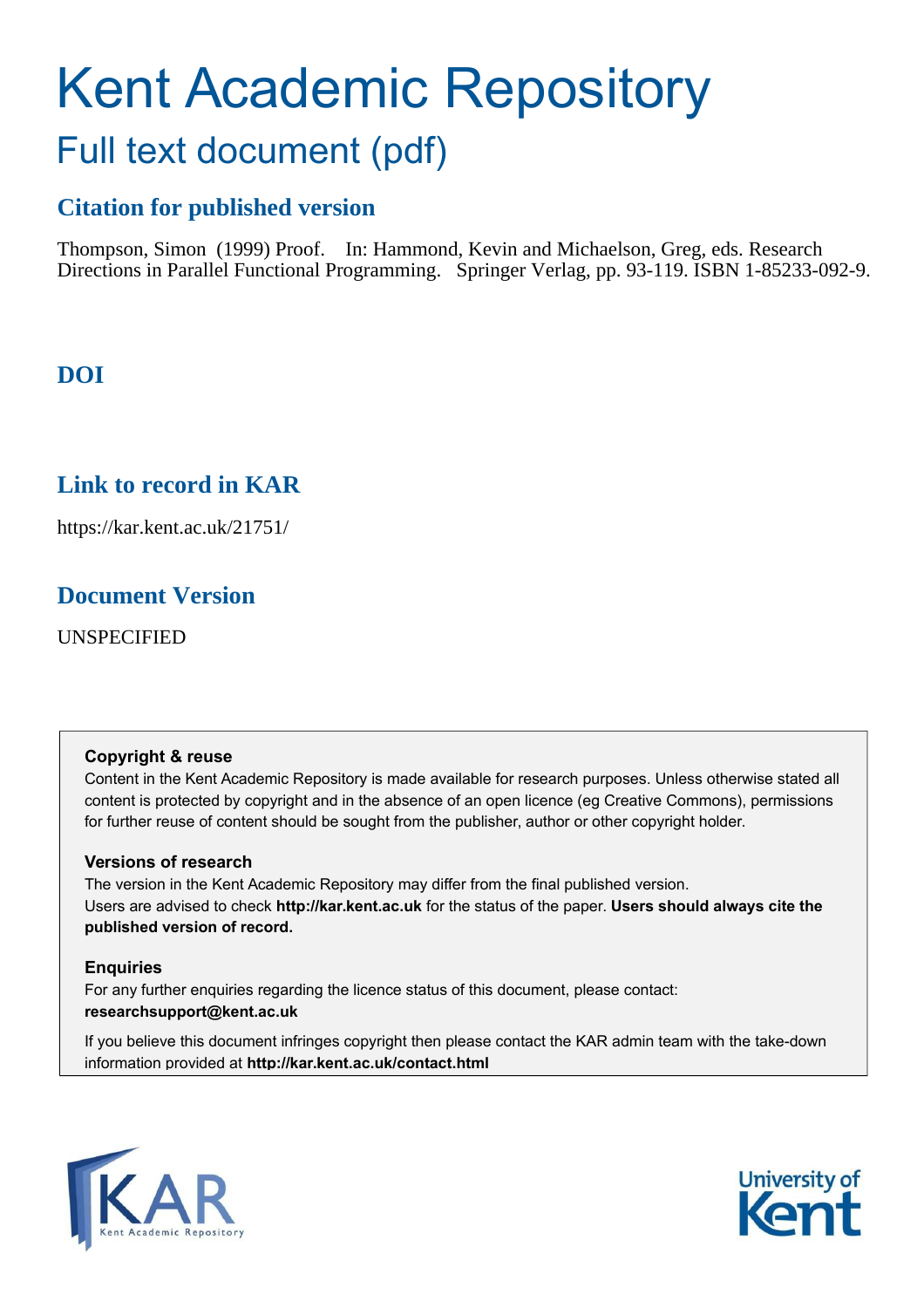## Chapter 1

# Proof for Functional Programming

Simon Thompson

University of Kent at Canterbury, UK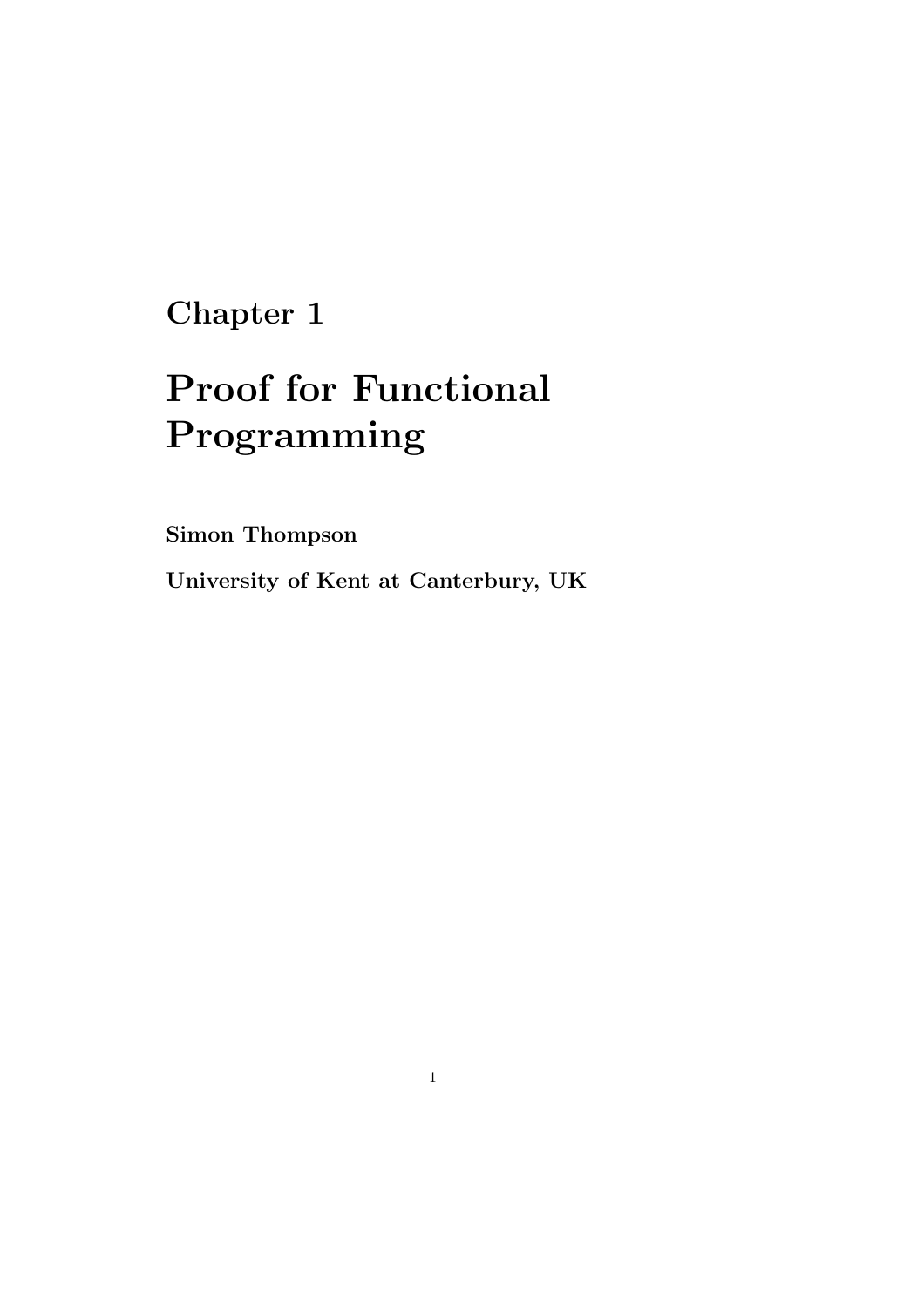#### 1.1 Introduction

In this chapter we examine ways in which functional programs can be proved correct. For a number of reasons this is easier for functional than for imperative programs. In the simplest cases functional programs are equations, so the language documents itself, as it were. Beyond this we often have a higher-level expression of properties, by means of equations between functions rather than values. We can also express properties which can't simply be discussed for imperative programs, using notations for lists and other algebraic data types, for instance.

The equational model gives the spirit of the method, but it needs to be modified and strengthened in various ways in order to apply to a full functional language. The pattern of the chapter will be to give a succession of refinements of the logic as further features are added to the language. These we look at now.

The defining forms of languages are more complex than simple equations. Conditional definitions (using 'guards'), pattern matching and local definitions (in let and where clauses) each add complications, not least when put together.

Reasoning cannot be completely equational. We need to be able to reason by cases, and in general to be able to prove properties of functions defined by recursion; structural induction is the mechanism here.

With general recursion  $-$  which is a feature of all languages in the current mainstream — comes the possibility of non-termination of evaluation. In a lazy language general recursion has the more profound effect of introducing infinite and partial lists and other data structures.

In both lazy and strict languages this possibility means in turn that in interpreting the meaning of programs we are forced to introduce extra values at each type. This plainly affects the way in which the logic is expressed, and its relation to familiar properties of, say, the integers.

Because of the complications which non-termination brings, there has been recent interest in terminating languages. These we address in Section 1.9 below.

In the body of the paper we give examples of program verifications, including a compiler for arithmetic expressions, a program to re-arrange such expressions and the equivalence of two infinite lists (or streams) of factorials.

A fully-fledged language will allow users to interact with the environment in various ways, but at its simplest by reading input and writing output. This is supported in a variety of ways, including the side-effecting functions of Standard ML and the monads of Haskell 1.4. SML also allows mutable references and exceptions. In this paper we cover only the pure parts of languages, but refer readers to [2] for a perspicacious discussion of program verification for various forms of input/output including monadic IO. Recent work on modelling SMLstyle references can be found in [8].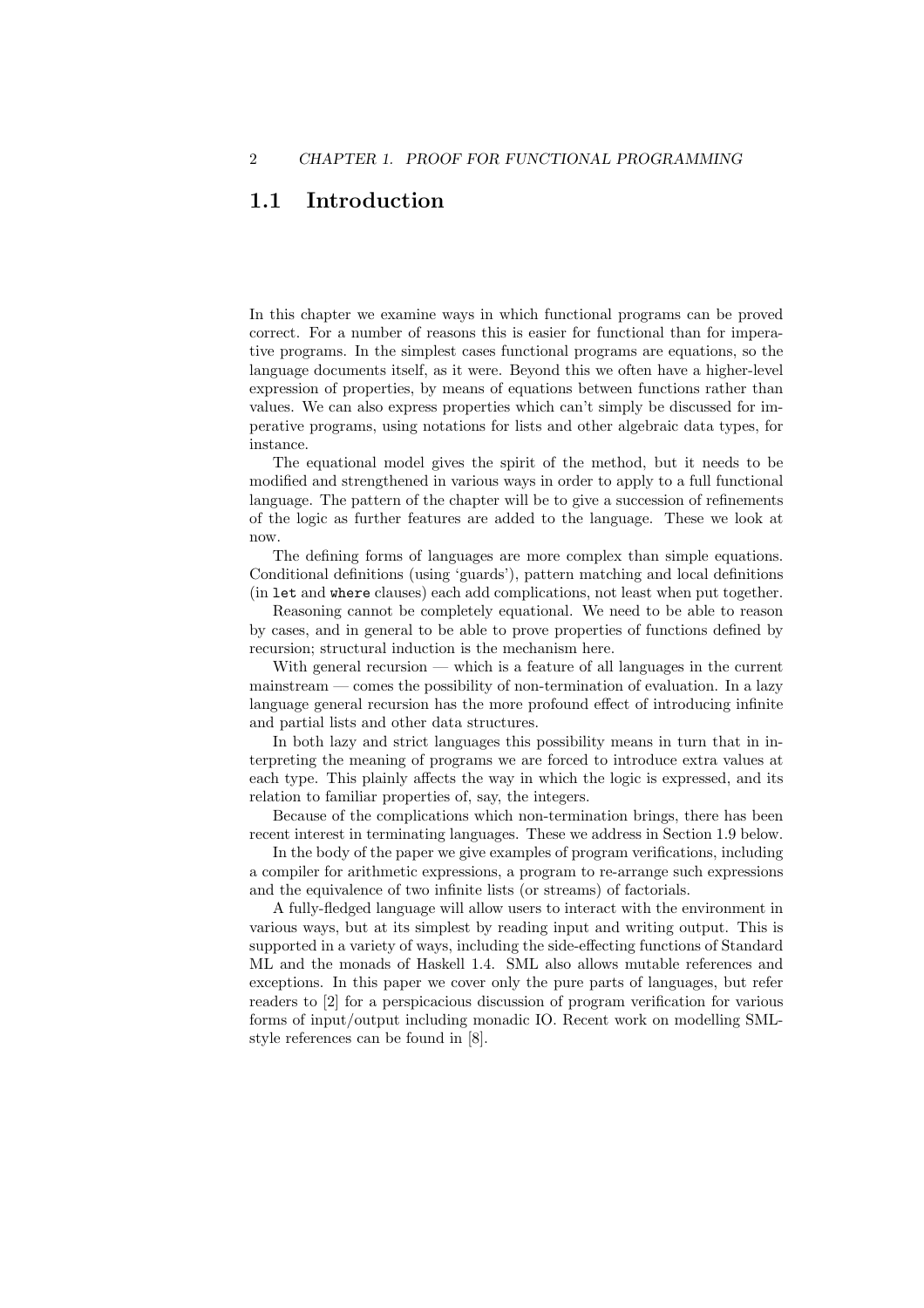#### 1.2 The basis of functional programming: equations

In this section we examine the basis of functional programming and show how the definitions of a simple functional program can be interpreted as logical equations. An examination of how this approach can be modified and extended to work in general forms the main part of the paper.

A functional program consists of a collection of definitions of functions and other values. An example program using the notation of the Haskell language [7] is

```
test :: Integer
test = 42id :: t -> t
id x = xplusOne :: Integer -> Integer
plusOne n = (n+1)minusOne :: Integer -> Integer
minusOne n = (n-1)
```
Execution of a program consists of evaluating an expression which uses the functions and other objects defined in the program (together with the built in operations of the language). Evaluation works by the replacement of subexpressions by their values, and is complete when a value is produced. For instance, evaluation of

```
plusOne (minusOne test)
```
will proceed thus:

```
plusOne (minusOne test)
 \Rightarrow (minusOne test) + 1
 \Rightarrow (test - 1) + 1
 \Rightarrow (42 - 1) + 1
 \Rightarrow 41 + 1
 \Rightarrow 42
```
where it can be seen that at each stage of the evaluation one of the defining equations is used to rewrite a sub-expression which matches the left-hand side of a definition, like

#### minusOne test

to the corresponding right-hand side,

test  $-1$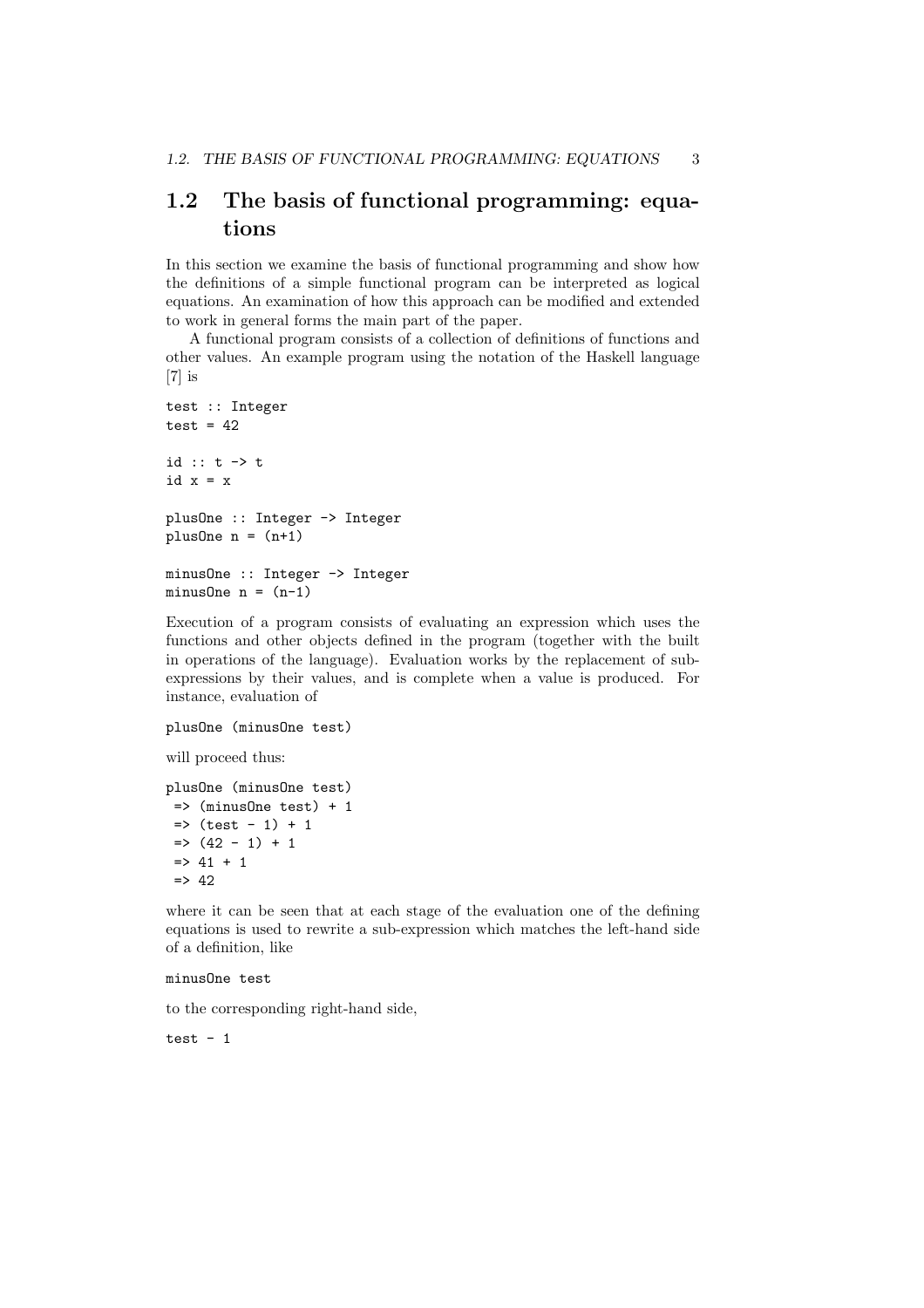The model of evaluation for a real language such as Haskell or ML is somewhat more complex; this will be reflected by the discussion in subsequent sections.

In each step of an evaluation such as this equals are replaced by equals, and this points to the basis of a logical approach to reading functional programs. The use of the equals sign in function definitions is indeed suggestive, and we can read the definitions as logical statements of the properties of the defined functions, thus:

$$
id x \equiv x \tag{1}
$$

for all x of type t, and so on. Note that we have used the symbol ' $\equiv$ ' here for logical equality to distinguish it from both the 'definitional' equality used to define objects in the language, =, and the 'calculational' Boolean equality operation of the language, ==.

Logical equations like these can be manipulated using the rules of logic in the standard way, so that we can deduce, for instance, that

id (id y)  $\equiv$  {by substituting id y for x in (1)} id y  $\equiv$  {by substituting y for x in (1)} y

In linear proofs we shall use the format above, in which the justification for each equality step of the proof is included in braces  $\{\cdots\}$ .

So, we see a model for verification of functional programs which uses the defining equations as logical equations, and the logical laws for equality: reflexivity, symmetry, transitivity and substitution:

$$
\frac{P(a)}{P(b)} \quad a \equiv b \quad (Subst)
$$

to make deductions<sup>1</sup>.

The logical versions of the definitions given here contain free variables, namely the variables of the definitions. In the remainder of the paper we will also use a closed form given by taking the universal quantification over these variables. The equation (1) will take the form  $(\forall x::t)$  (id  $x \equiv x$ ) for example.

#### 1.3 Pattern matching, cases and local definitions

The purely equational definition style of Section 1.2 can be made to accommodate case switches, local definitions and pattern matching by means of the appropriate higher-order combinators. Indeed, this is one way of interpreting

<sup>&</sup>lt;sup>1</sup>A notational aside: we use the convention that  $P(a)$  means an expression P in which a occurs; the appearance of  $P(b)$  below the line means that the occurrences of a P in have been replaced by b. An alternative notation which we use for b substituted for a in P is P[b/a].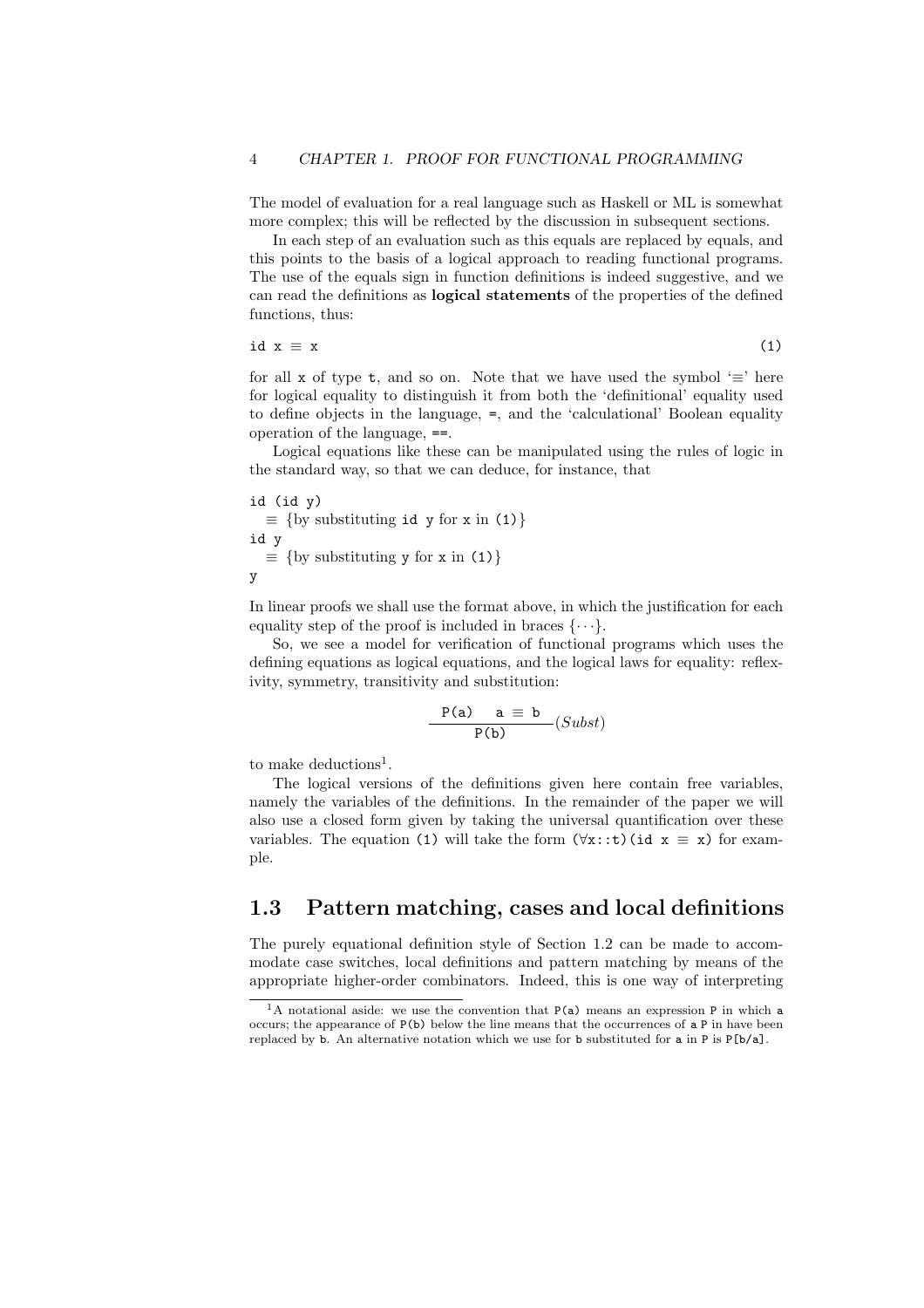the work of Bird and others, discussed further in Section 1.9.3. However, for reasons of readability and conciseness, most languages offer syntactic support for these facilities, and with this additional syntax comes the task of giving it a logical explanation.

This section gives an overview of how pattern matching, cases and local definitions are rendered logically; a more detailed examination can be found in [13], which addresses the question for Miranda. Note that here we are still considering a small (terminating) language, rather than a full language.

#### 1.3.1 Pattern matching

Pattern matching serves to distinguish cases, as in

```
isEmptyList :: [t] -> [t]isEmptyList [] = True
isEmptyList _ = False
```
(where '\_' is a wildcard pattern, matching anything), and also to allow access to the components of a compound object

```
tail :: [t] \rightarrow [t]tail [] = []tail (a:x) = x
```
In the example of tail, where the patterns do not overlap (are exclusive) and cover all eventualities (are exhaustive), the definitions can be read as logical equations.

In the general case, we need to take account of the sequential interpretation which is usually applied to them. Looking at is EmptyList, the second equation in which the '' will match any value will only be applied should the first clause not apply. We therefore need to give a description of the complement of a pattern, here [], over which the remaining equations hold. The complement of  $\lceil$  will be the non-empty list,  $(a:x)$ , and so we can rewrite the definition of the function to give its logical form thus:

isEmptyList [] ≡ True isEmptyList  $(ax) \equiv False$ 

As another example, consider the pattern  $(a:b:x)$ . This will match lists with two or more elements, and its complement is given by the two patterns [] and [\_]. The full details of the way in which Miranda pattern matching definitions can be translated are to be found in [13].

#### 1.3.2 Cases

Definitions can have alternatives depending on the (Boolean) values of guards, in a Haskell style,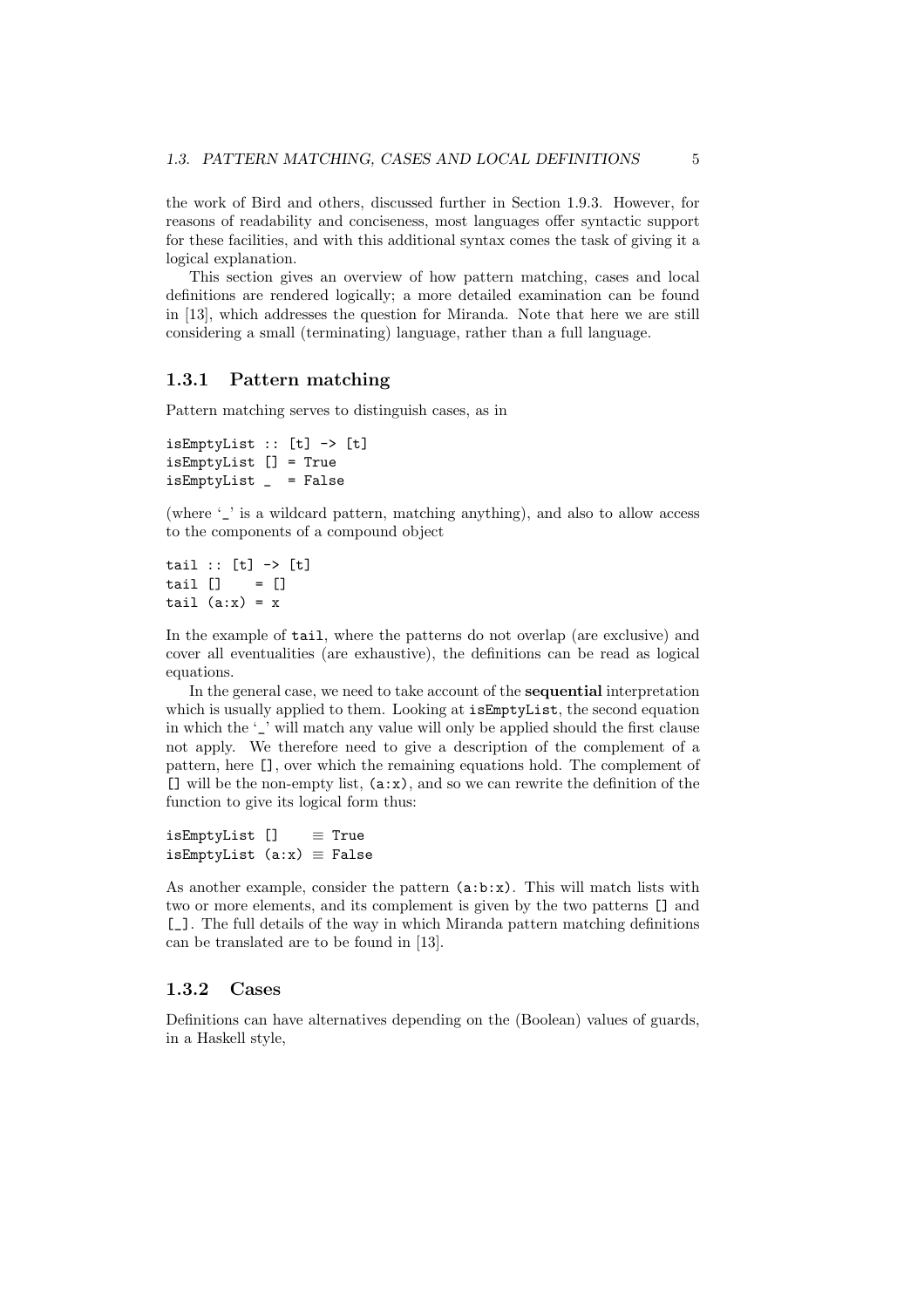```
f args
      | g<sub>1</sub>
                           = e_1\vert g<sub>2</sub>
                           = e_2...
       | otherwise = e
```
If the (actual values of the) parameters  $\arg s$  satisfy  $g_1$  then the result of f args is  $e_1$ ; should  $g_1$  be False then if  $g_2$  is True,  $e_2$  is the result, and so on. In logical form we then have

 $(g_1 \equiv True \Rightarrow f \text{ args } \equiv e_1) \wedge$  $((g_1 \equiv \text{False} \land g_2 \equiv \text{True}) \Rightarrow f \text{ args } \equiv e_2) \land ...$ 

which renders the definition as the conjunction of a set of conditional equations.

#### 1.3.3 Local definitions

A local definition, introduced either by a let or a where introduces a name whose scope is restricted. An example is given by the schematic

f ::  $t_1 \rightarrow t_2$ f  $x = e$ where g :: t<sub>3</sub> -> t<sub>4</sub> g y = e'

The function g is in scope in the expression e as well as the where clause. It is also important to realise that its definition will, in general, depend upon the parameter x. It is translated thus

```
(\forall x: t_1)(\exists g: t_3 \rightarrow t_4)((\forall y: t_3)(g \ y \equiv e') \land f \ x \equiv e)
```
in which the locally defined value(s) are existentially quantified, and the universal quantification over the argument values for f and g are shown explicitly. (A discussion on the form of this translation can be found in [13].)

#### 1.3.4 Feature Interaction

The features discussed in this section can, when they appear in real programming languages such as Haskell, have complex interactions. For instance, it is not necessary to have an otherwise case in a guarded equation, so that it is possible for none of the guards to hold for a particular set of arguments. In this situation, the next guarded equation (and therefore pattern match) has to be examined, and this is particularly difficult to explain when the guards also refer to local definitions – a Miranda example is presented in [13].

#### 1.3.5 Proof

The translation given here goes beyond the equational, giving axioms which involve arbitrarily deep alternations of quantifiers. In practice these quantifiers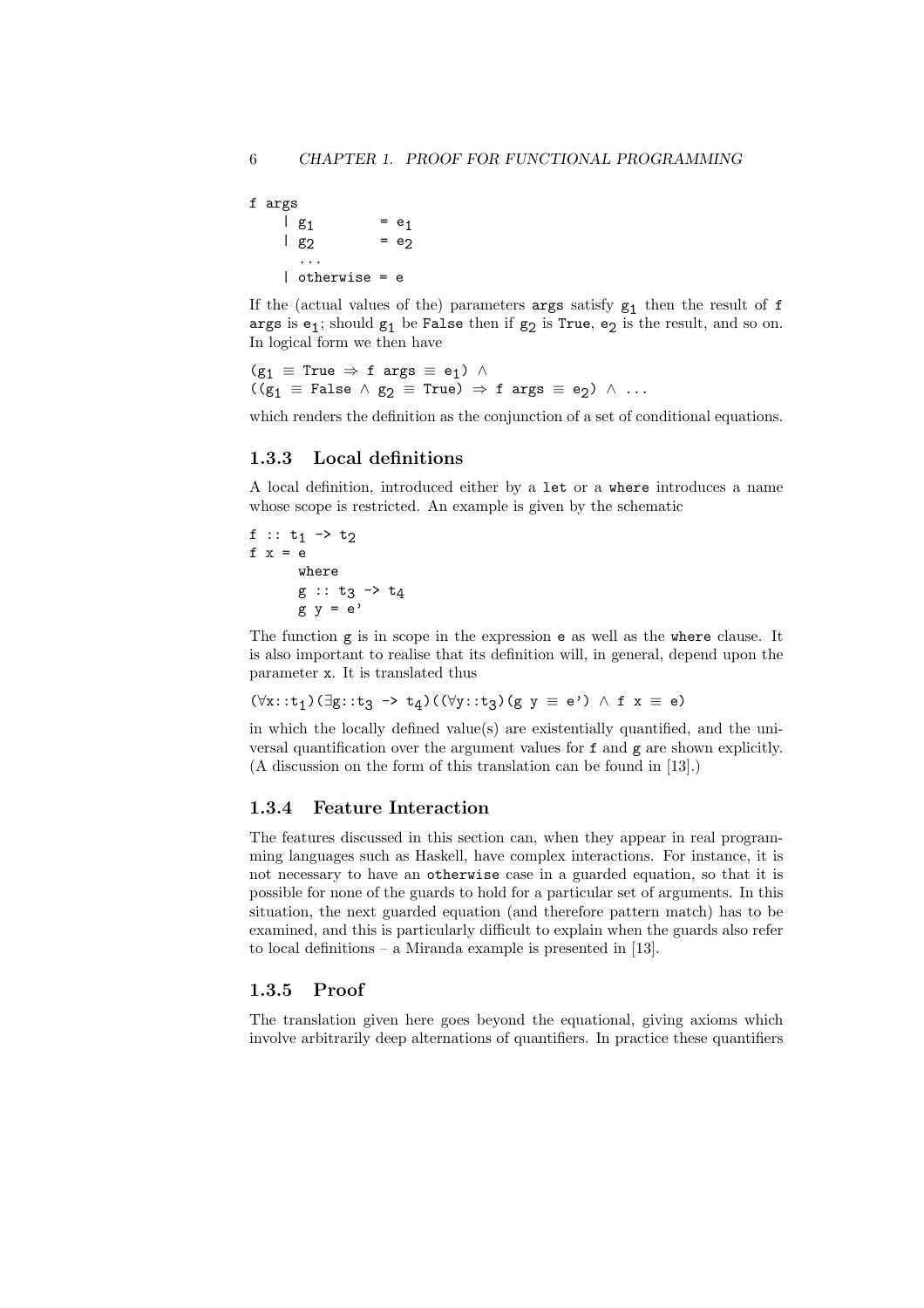will be stripped off, allowing conditional equational reasoning take place; the effect of the quantifications is to ensure that the scoping rules of the language are obeyed, while the conditions reflect the guards in the definitions of the language. Pattern matching is supported by the substitution mechanism of the logic.

#### 1.4 Structural induction and recursion

In this section we consider how to strengthen our language to accommodate recursively defined functions and types while retaining the property that all computations will terminate.

At the heart of modern functional programming languages are built-in types of lists and a facility to define 'algebraic' data types built by the application of constructors. If we wish to build a simple-minded representation of integer arithmetic expressions — as part of a calculator or a compiler, say — we might write, using Haskell notation

```
data IntExp = Literal Int |
              Binary Op IntExp IntExp
```

```
data Op = Add | Sub | Mul
```
which describes a type whose members take two forms, built by the two constructors of the type, Literal and Binary.

- The first is Literal n, where n is an Int (integer).
- The second form is Binary op ex1 ex2 where ex1 and ex2 are themselves IntExps and op is one of Add, Sub or Mul (representing three binary arithmetic operators).

An example of the type, representing the arithmetic expression  $(4+3)-5$ , is

```
Binary Sub (Binary Add (Literal 4) (Literal 3)) (Literal 5)
```
To define a function over Op it is sufficient to give its value at the three possible inputs, so that

```
opValue :: 0p \rightarrow (Int \rightarrow Int \rightarrow Int)
```

```
opValue Add = (+)
opValue Sub = (-)
opValue Mul = (*)
```
serves to interpret the arithmetic operators. In a similar way, if we wish to prove that some logical property holds for all operators it is sufficient to prove that the property holds for the three values of the type.

Now, the type IntExp is rather more complicated, since it is recursively defined, and has an infinite number of members. However, we know that the only ways that elements are constructed are by means of a finite number of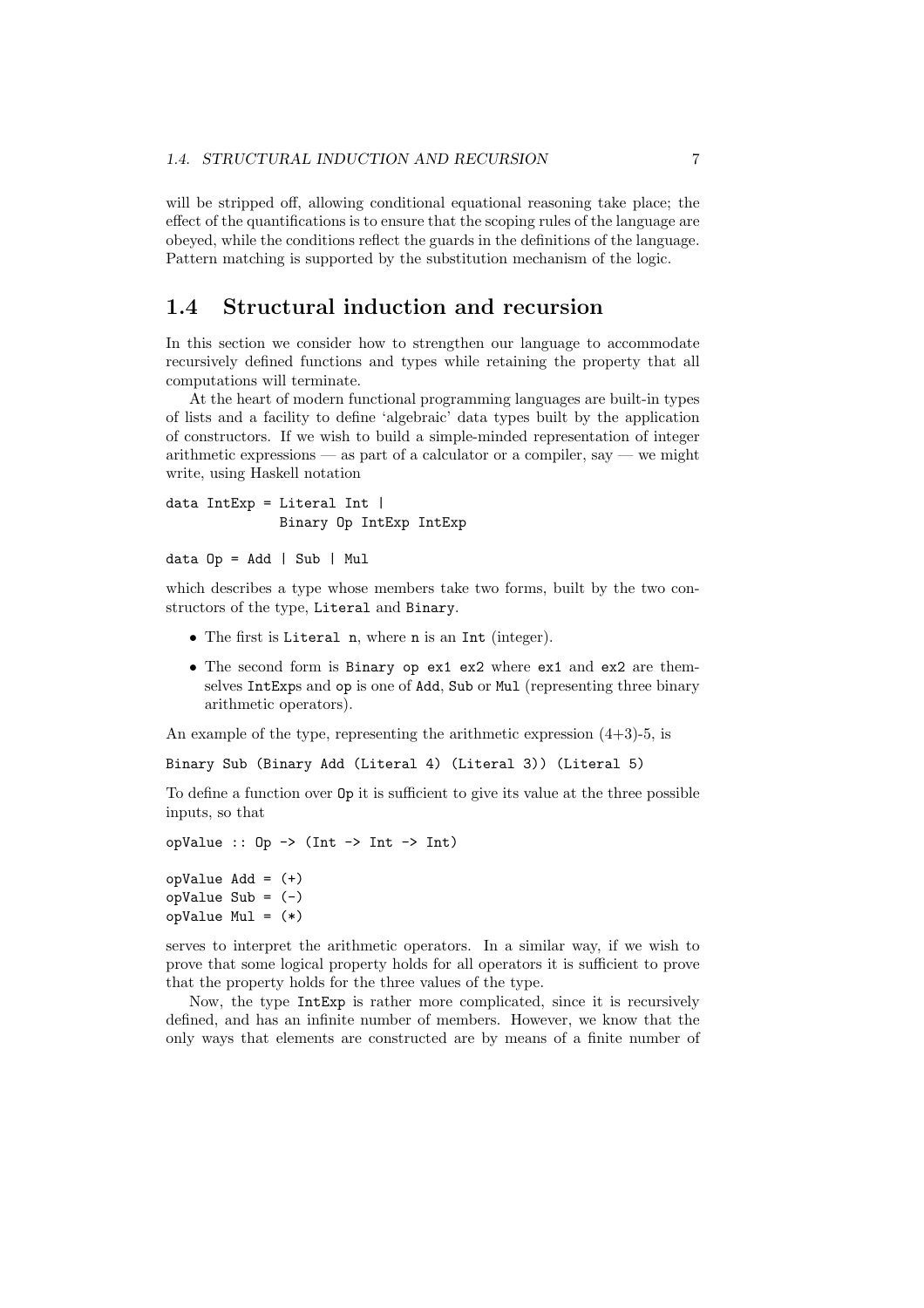applications of the constructors of the type. This means that an arbitrary element of the type will take one of the forms

Literal n Binary op ex1 ex2

where ex1 and ex2 are themselves elements of IntExp.

Because every element is built up in this way, we can deduce how to define functions over IntExp and to prove that properties hold of all elements of IntExp. To define a function we use structural recursion, as exemplified by a function to evaluate an arithmetic expression:

```
eval :: IntExp -> Int
```
 $eval (literal int) = int$  (2) eval (Binary op ex1 ex2) = opValue op (eval ex1) (eval ex2) (3)

Here we see the pattern of definition in which we

- give the result at Literal int outright; and
- give the result at Binary op ex1 ex2 using the results already defined for ex1 and ex2 (as well as other components of the data value, here op).

It can be seen that a finite number of recursive calls will result in calls to the Literal case, so that functions defined in this way will be total.

In an analogous way, we can use **structural induction** to prove a property for all IntExps. Formally, to prove P(e) for all e in IntExp we need to show that

Base case The property P(Literal int) holds for all int.

Induction case The property P(Binary op ex1 ex2) holds on the assumption that P(ex1) and P(ex2) hold.

Given any IntExp t we can see that a finite number of applications of the induction case will lead us back to the base case, and thus establish that  $P(t)$ holds.

In the next section we give examples of various functions defined by structural recursion together with verification using structural induction over the IntExp type.

#### 1.5 Case study: a compiler correctness proof

In this section we give a proof of correctness of a tiny compiler for arithmetic expressions using structural induction over the type of expressions, given by the algebraic data type IntExp. In developing the proof we explore some of the pragmatics of finding proofs.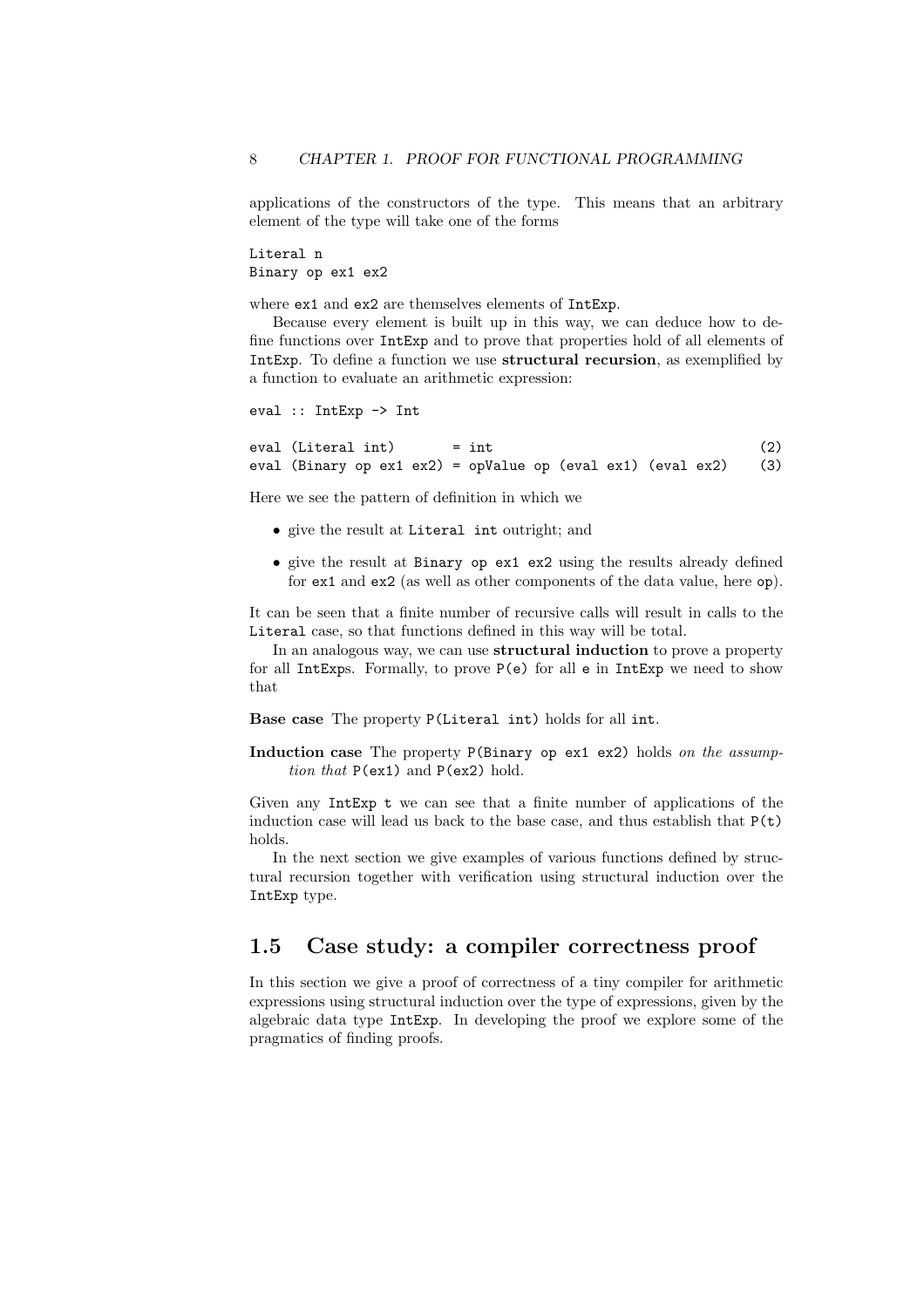```
data IntExp = Literal Int |
             Binary Op IntExp IntExp
data Op = Add | Sub | Mul
opValue :: Op \rightarrow (Int \rightarrow Int \rightarrow Int)eval :: IntExp -> Int
eval (literal int) = int (2)
eval (Binary op ex1 ex2) = opValue op (eval ex1) (eval ex2) (3)
```

```
data Code = PushLit Int |
        DoBinary Op
type Program = [Code]
compile :: IntExp -> Program
compile (Literal int)
     = [PushLit int] (4)
compile (Binary op ex1 ex2)
     = compile ex1 ++ compile ex2 ++ [DoBinary op] (5)
type Stack = [Int]
run :: Program -> Stack -> Stack
run [] stack
     = stack (6)run (PushLit int : program) stack
     = run program (int : stack) (7)
run (DoBinary op : program) (v2:v1:stack)
     = run program (opValue op v1 v2 : stack) (8)
run \_ = [ (9)
```
Figure 1.1: A simple interpreter and compiler for expressions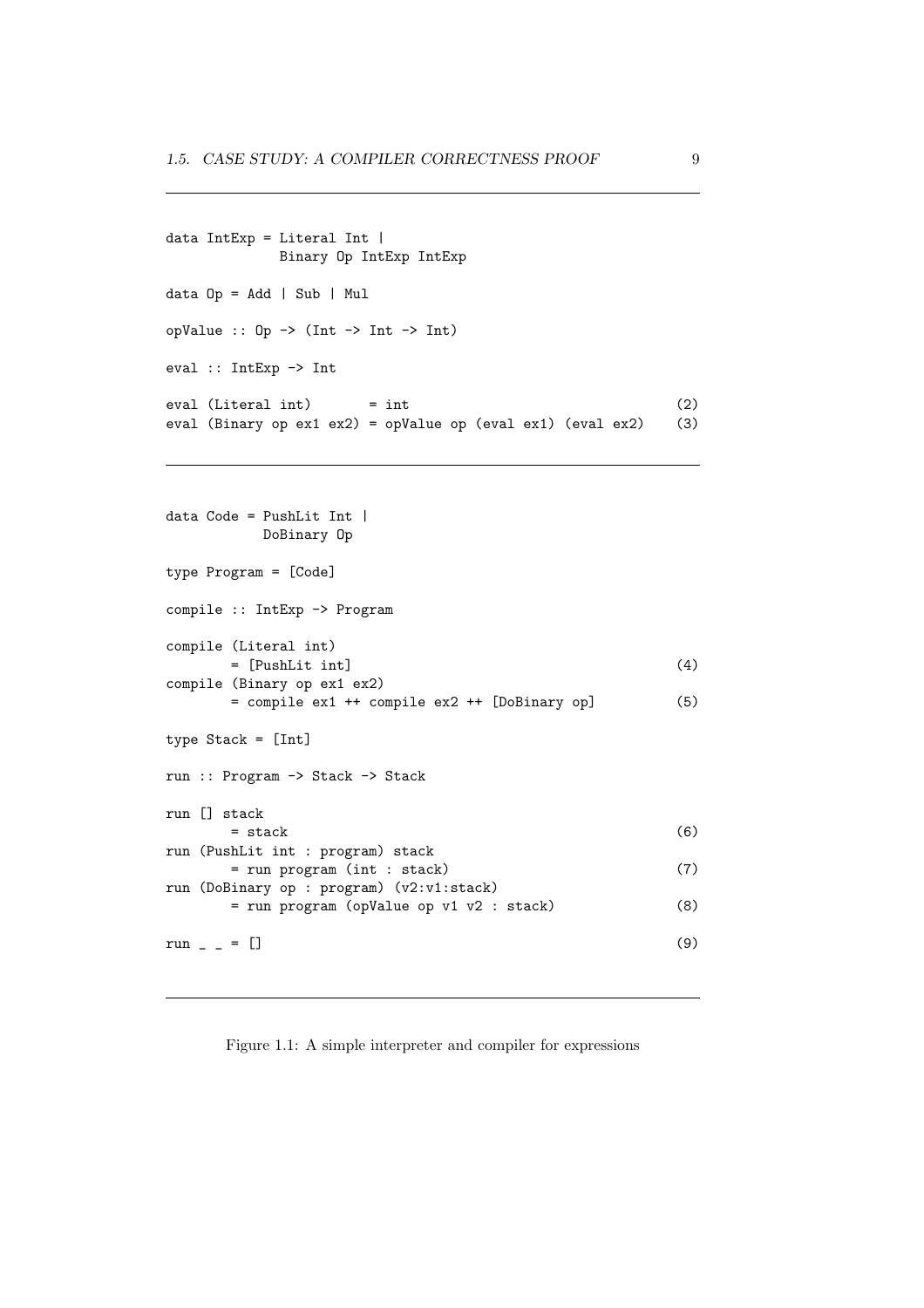```
Base case
run (compile (Literal int) ++ program) stack
    \equiv \{ by (4) \}run ([PushLit int] ++ program) stack
    \equiv \{ by definition of ++ \}run (PushLit int : program) stack
    \equiv { by (7) }
run program (int : stack)
run program (eval (Literal int) : stack)
    \equiv \{ by (2) \}run program (int : stack)
Induction case
run (compile (Binary op ex1 ex2) ++ program) stack
    \equiv \{ by (5) and associativity of ++ \}run (compile ex1 ++ compile ex2 ++ [DoBinary op] ++ program) stack
    \equiv \{ by the induction hypothesis for ex1 and associativity of ++run (compile ex2 ++ [DoBinary op] ++ program) (eval ex1 : stack)
    \equiv \{ by the induction hypothesis for ex2 and associativity of ++ \}run ([DoBinary op] ++ program) (eval ex2 : eval ex1 : stack)
    \equiv \{ by (8) \text{ and definition of } ++ \}run program (opValue op (eval ex1) (eval ex2) : stack)
run program (eval (Binary op ex1 ex2) : stack)
    \equiv \{ by (3) \}run program (opValue op (eval ex1) (eval ex2) : stack)
Correctness theorem \_run (compile e) []
  \equiv \{ by the above \}run [] [eval e]
  \equiv { by (6) }
[eval e]
```
Figure 1.2: Proof of compiler correctness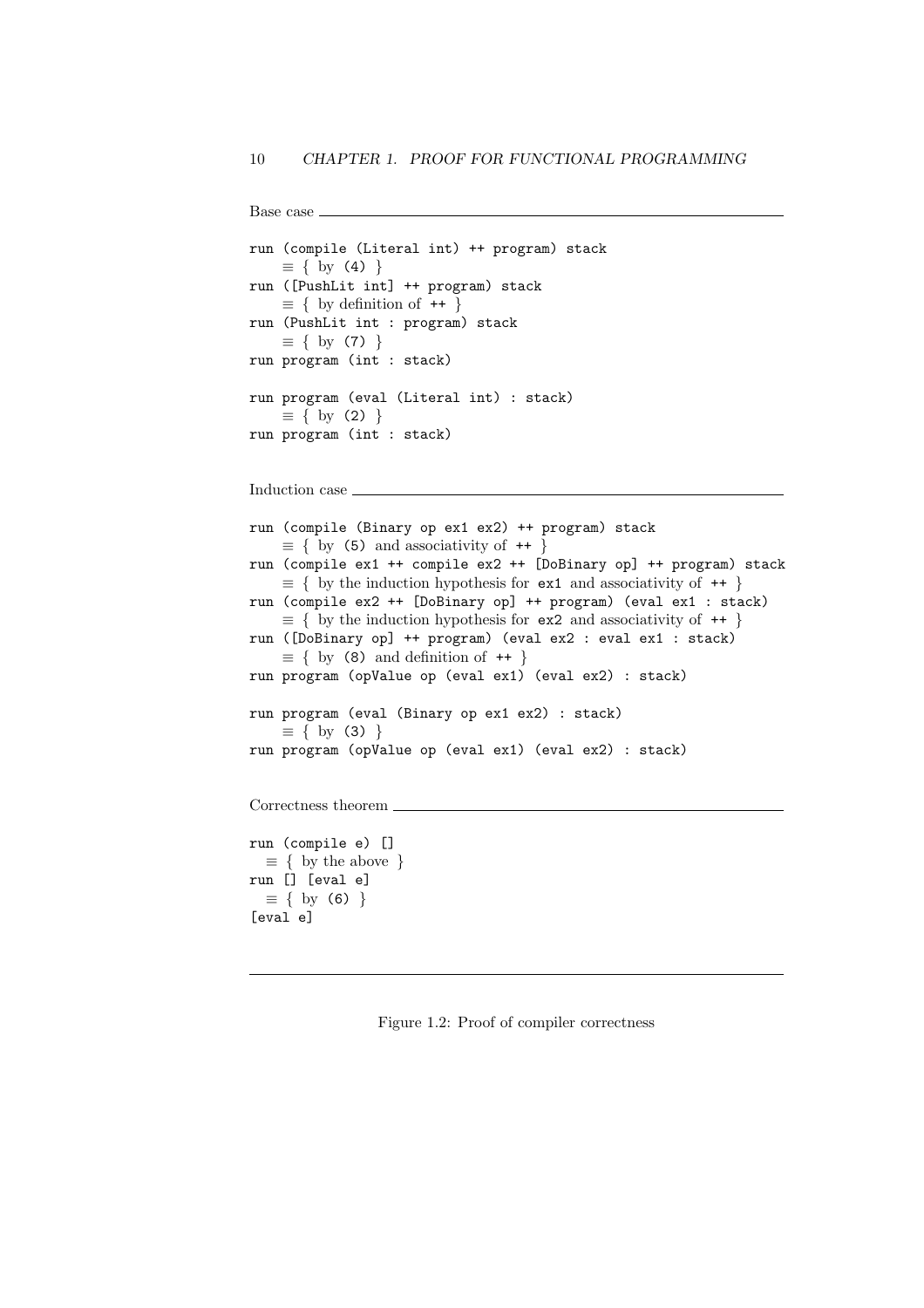It is instructive to compare this program and proof developed in a functional context with a similar problem programmed in a modern imperative language such as C++, Java or Modula 3. The advantage of the approach here is that modern functional languages contain explicit representations of recursive data types, and so a proof of a program property can refer explicitly to the forms of data values. In contrast, a stack in an imperative language will either be represented by a dynamic data structure, built using pointers, or by an array, with the attendant problems of working with a concrete representation of a stack rather than an appropriately abstract view. In either case it is not so easy to see how a proof could be written, indeed the most appropriate model might be to develop the imperative program by refinement from the verified functional program presented here.

#### 1.5.1 The compiler and stack machine

The program is given in Figure 1.1, in two halves. In the first half we reiterate the definitions of the IntExp type and its evaluation function eval, which is defined by structural recursion over IntExp.

In the second half of the figure we give a model of a stack machine which is used to evaluate the expressions. The machine operates over a stack of integers, hence the definition

type Stack = [Int]

The instructions for the machine are given by the type Code, which has two operations, namely to push an element (PushLit) onto the stack and to perform an evaluation of an operation (DoBinary) using the top elements of the stack as arguments.

An expression is converted into a Program, that is a list of Code, by compile. The compile function compiles a literal in the obvious way, and for an operator expression, the compiled code consists of the compiled code for the two expressions, concatenated by the list operator ++, with the appropriate binary operator invocation appended.

The operation of the machine itself is described by

```
run :: Program -> Stack -> Stack
```
and from that definition it can be seen that if the stack fails to have at least two elements on operator evaluation, execution will be halted and the stack cleared.

#### 1.5.2 Formulating the goal

The intended effect of the compiler is to produce code (for e) which when run puts the value of e on the stack. In formal terms,

run (compile e)  $[] \equiv [eval e]$  (10)

Now, we could look for a proof of this by structural induction over e, but this will fail. We can explain this failure from two different points of view.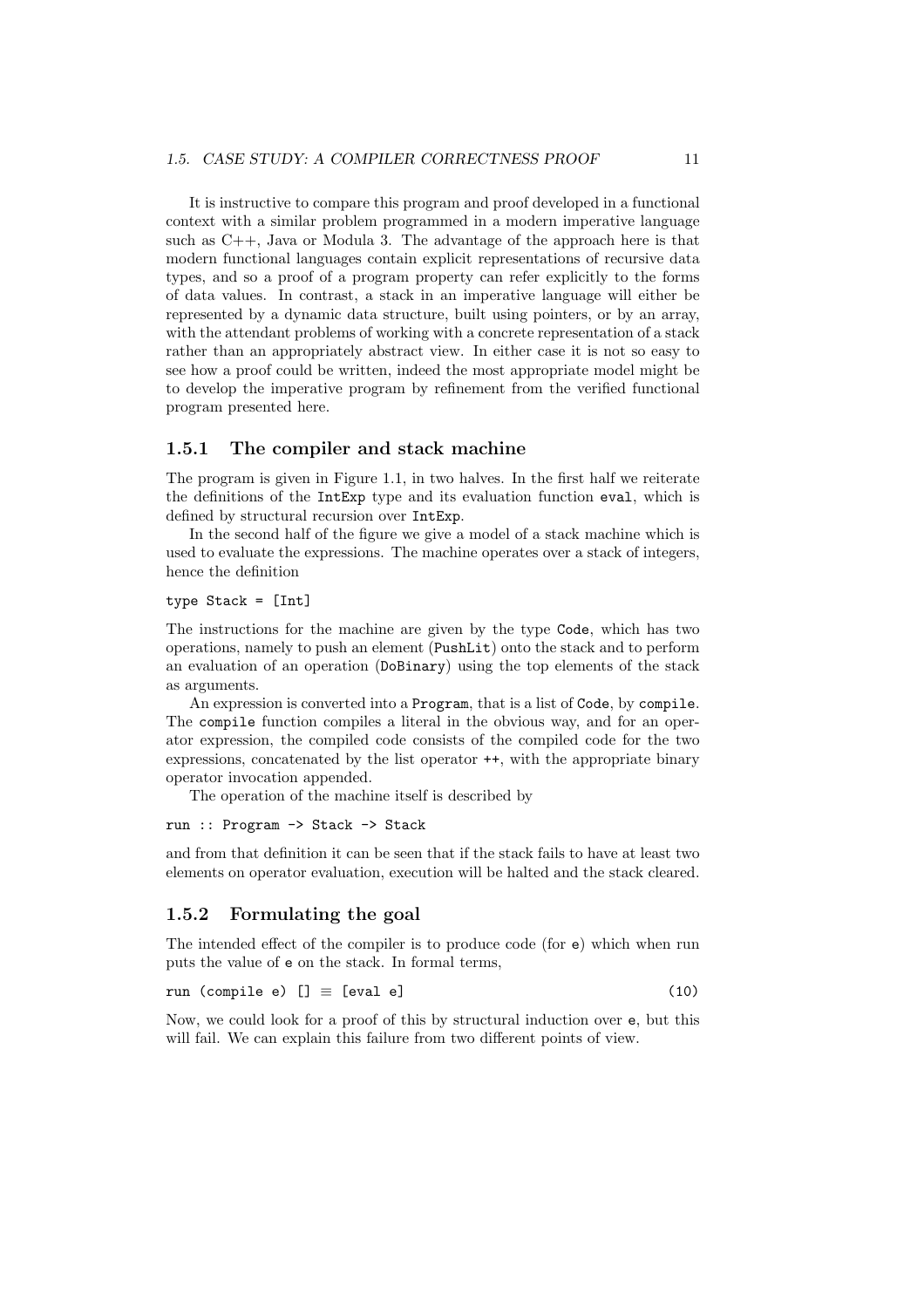Looking first at the problem itself, we can see that in fact the compiler and machine have a rather more general property: no matter what the initial configuration of the stack, the result of the run should be to place the value of the expression on the top of the stack:

$$
run (compile e) stack \equiv (eval e : stack) \qquad (11)
$$

This is still not general enough, since it talks about complete computations – what if the code is followed by more program? The effect should be to evaluate e and place its result on the stack prior to executing the remaining program. We thus reach the final formulation of the goal

$$
\begin{array}{ll}\n\text{run (compile e ++ program) stack} \\
\equiv \text{run program (eval e : stack)}\n\end{array} \tag{12}
$$

An alternative view of the difficulty comes from looking at the failed proof attempt: the induction hypothesis turns out not to be powerful enough to give what is required. When this happens we can use the mismatch to find the appropriate generalisation of the hypothesis — the reader can try this for herself. A guide to the form of hypothesis is often given by the form taken by the definitions of the functions under scrutiny; we will illustrate this point in Section 1.5.3 below.

#### 1.5.3 The proof

Our goal is to prove (12) for all values of e, program and stack. As a first attempt we might try to prove (12) by induction over e, for arbitrary program and stack, but this will fail. This happens because the induction hypothesis will be used at different values of stack and program, so that the goal for the inductive proof is to show by structural induction on e that

```
(∀program,stack)(run (compile e ++ program) stack
   \equiv run program (eval e : stack)) (13)
```
holds for all e.

The proof is given in Figure 1.2 and follows the principle of structural induction for IntExp presented in Section 1.4 above. In the first part we prove the base case:

```
run (compile (Literal int) ++ program) stack
   \equiv run program (eval (Literal int) : stack) (14)
```
for arbitrary program,stack, thus giving the base case of (13). The proof proceeds by separately rewriting the left- and right-hand sides of (14) to the same value.

In the second part we show

```
run (compile (Binary op ex1 ex2) ++ program) stack
   \equiv run program (eval (Binary op ex1 ex2) : stack) (15)
```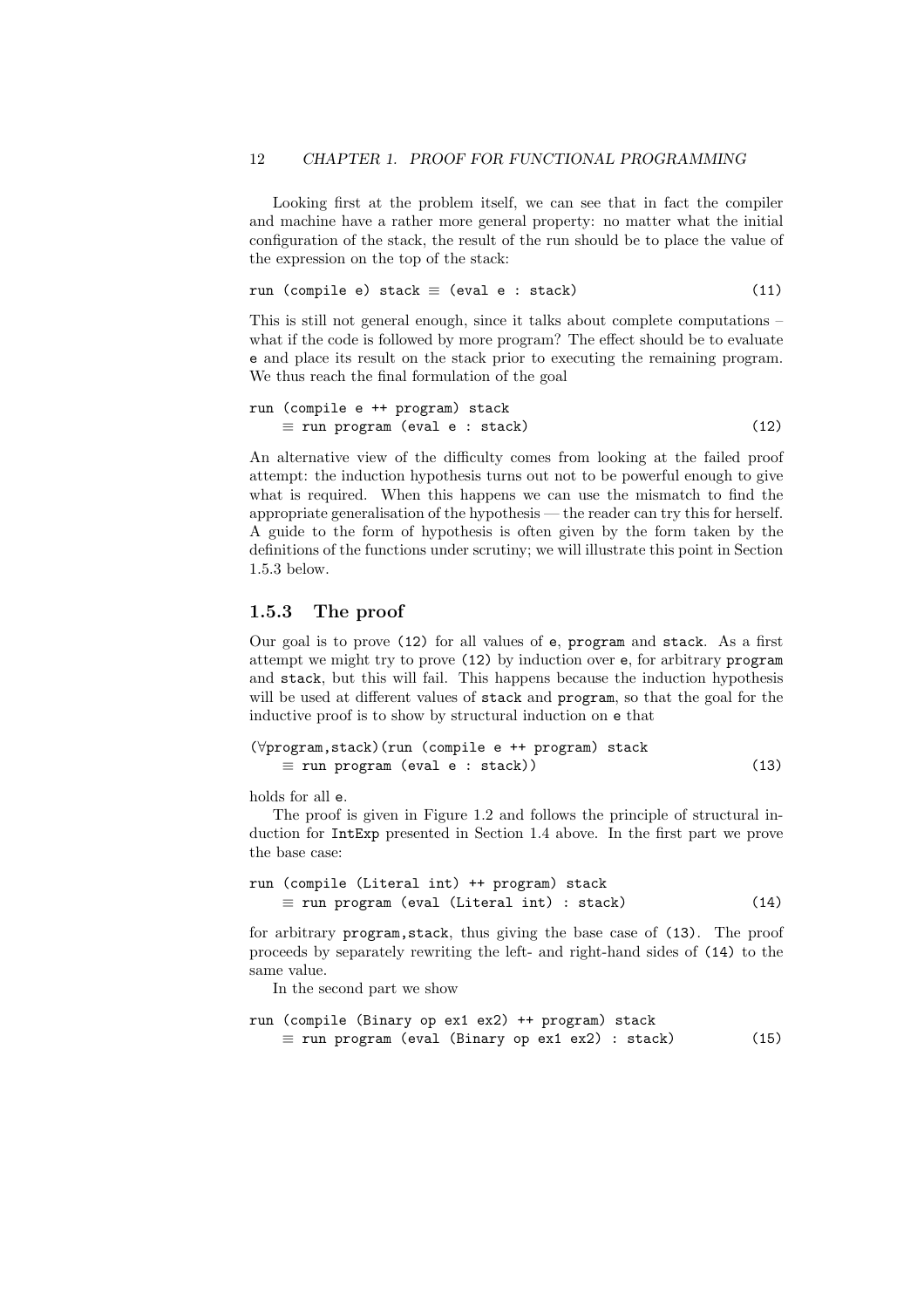for arbitrary program, stack using the induction hypotheses for ex1:

```
(∀program,stack)(run (compile ex1 ++ program) stack
   \equiv run program (eval ex1 : stack)) (16)
```
and ex2. It is instructive to observe that in the proof the induction hypothesis for ex1, (16), is used with the expression

#### compile ex2 ++ [DoBinary op] ++ program

substituted for program, and that for ex2 is used in a similar way. Again the proof proceeds by separately rewriting the left- and right-hand sides of (15).

The third part of Figure 1.2 shows how our original goal, (10) is a consequence of the more general result (12).

How might we be led to the goal (13) by the form of the program itself? If we examine the definition of run we can see that in the recursive calls (7) and (8) the stack parameter is modified. This indicates that the stack cannot be expected to be a parameter of the proof, and so that the general formulation of the induction hypothesis will have to include all possible values of the stack parameter.

#### 1.6 General recursion

In the preceding sections we saw how structural recursion and induction can be used to define and verify programs over algebraic data types. Functions defined in this way are manifestly total, but there remains the question of whether these limited forms of recursion and induction are adequate in practice. An example going beyond structural recursion over IntExp is a function to rearrange arithmetic expressions so that the additions which they contain are associated to the left, transforming

 $(4+2)+(3+(7+9))$  to  $((4+2)+3)+7)+9$ 

The function is defined thus:

```
lAssoc :: IntExp -> IntExp
lAssoc (Literal n) = Literal n
lAssoc (Binary Sub ex1 ex2)
   = Binary Sub (lAssoc ex1) (lAssoc ex2)
lAssoc (Binary Add ex1 (Binary Add ex3 ex4))
   = lAssoc (Binary Add (Binary Add ex1 ex3) ex4) (17)
lAssoc (Binary Add ex1 ex2)
   = Binary Add (lAssoc ex1) (lAssoc ex2)
```
(where the Mul case has been omitted). Each clause is structurally recursive, except for  $(17)$ , in which the top-level expression  $ex1+(ex3+ex4)$  is transformed to (ex1+ex3)+ex4. Once this transformation has been effected, it is necessary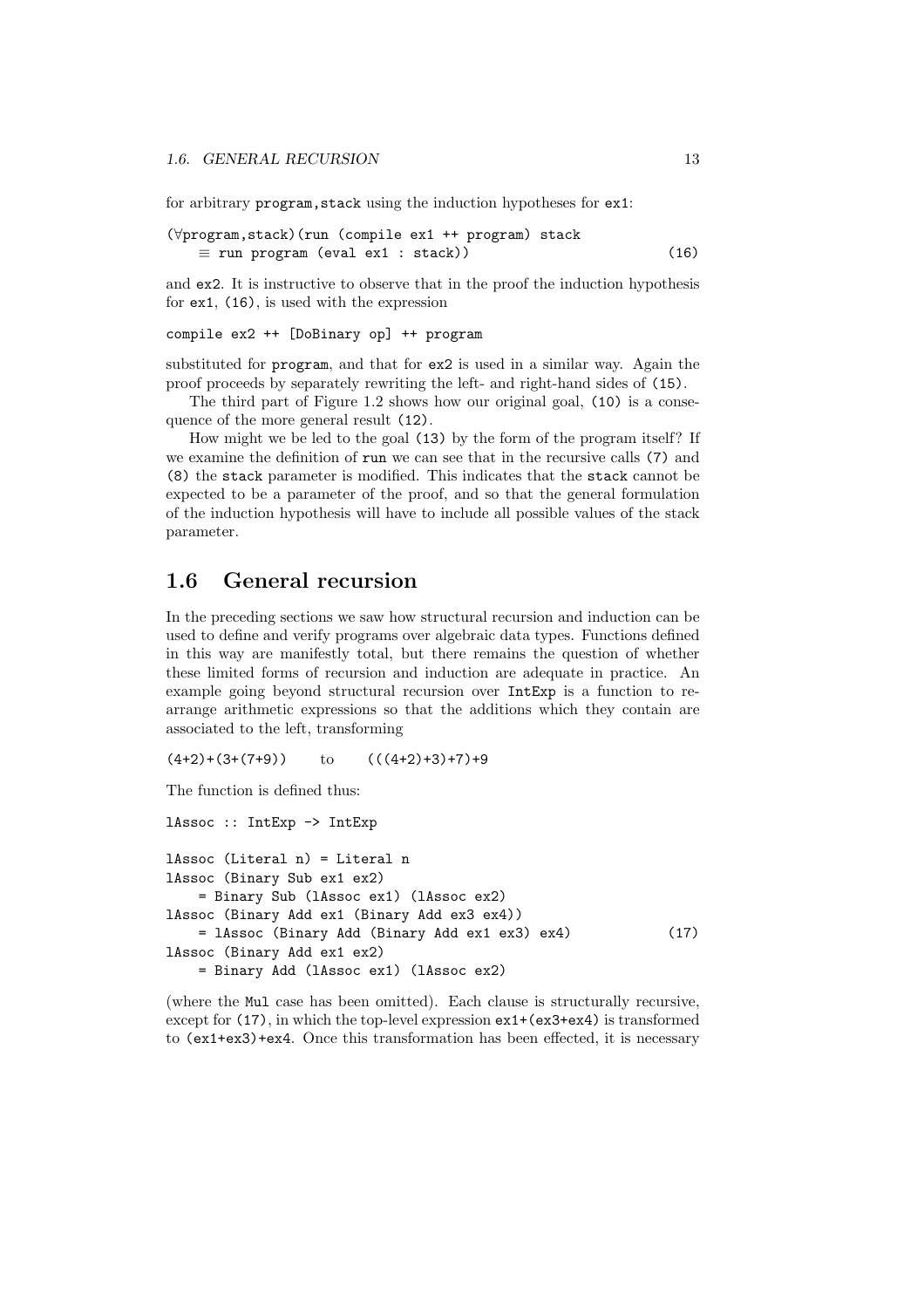to re-examine the whole re-arranged expression, and not just the components of the original. The reader might like to experiment with the example expression to convince herself of the necessity of making a definition of this form, rather than a structural recursion.

Now, what is the lesson of examples like this for the design of functional programming languages and for verification of systems written in them? There are broadly two schools of thought.

The predominant view is to accept that a language should allow arbitrary recursion in the definitions of functions (and perhaps other objects). Mainstream languages such as Haskell, Miranda and Standard ML are all of this kind. With arbitrary recursion come a number of consequences.

- The semantics of the language becomes more complex, since it must now contain an account of the possible non-termination of programs.
- Moreover, the evaluation mechanism becomes significant. If all programs terminate, then the order in which programs are evaluated is not an issue; if non-termination is possible then strict and lazy evaluation strategies differ, and thus give lazy and strict languages different semantics.
- As far as the topic of this chapter is concerned, the complexity of the semantics is reflected in the logic needed to reason about the language, for both strict and lazy languages.

For these reasons there has been recent interest in terminating languages  $\cdot$ Turner's notion of 'strong' functional languages [14] — because such languages both have a simpler proof theory and have full freedom of choice for evaluation strategy, which is of course of relevance to the field of parallel functional programming.

In the remainder of this chapter we will explore the effect of these two alternatives for functional program verification, first looking at the mainstream, partial, languages.

#### 1.7 Partial languages

This section gives an informal overview of the effect of admitting general recursion into a programming language, and emphasises the consequent split between lazy and strict languages. This serves as an introduction to the overview of the semantic basis of languages with partiality in the section to come.

#### 1.7.1 Strict languages

In a strict language such as (the pure subset of) Standard ML arbitrary forms of recursive definitions are allowed for functions. A definition of the form

undefFun  $:: t \rightarrow t$  $u = u \cdot u \cdot u$  (18)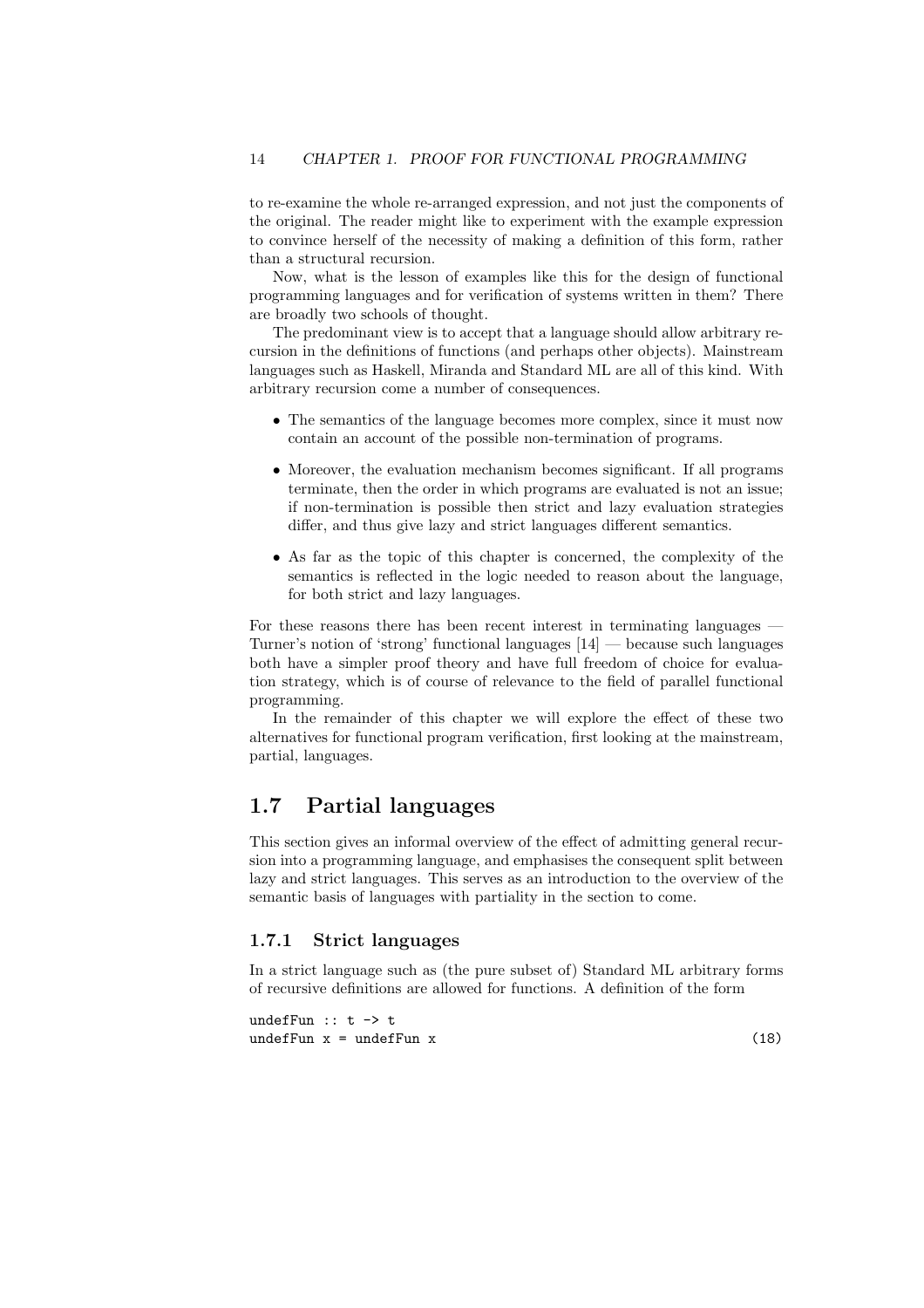(using Haskell-style syntax) has the effect of forcing there to be an undefined element at every type. What effect does this have for evaluation and for the logic? Take the example function

const :: s -> t -> t const  $a$   $b = a$ 

and consider its logical translation. Our earlier work suggests that we translate it as

const a b  $\equiv$  a (19)

but we need to be careful what is substituted for the variables a and b. If we take a to be 3 and b to be undefFun 4 then it appears that

```
const 3 (undefFun 4) \equiv 3
```
This is contrary to the rule for evaluation which states that arguments need to be evaluated prior being passed to functions, and which means that (18) should be undefined when applied to undefFun 4. The translation (19) can therefore only apply to values (of type Int) rather than arbitrary expressions of that type as was the case earlier. This can be made clear by re-expressing (19) thus:

$$
(\forall_v \, a, b) \, (\text{const} \, a \, b \equiv a) \tag{20}
$$

where the subscript in the quantifier  $\forall x$ , serves as a reminder that the quantifier ranges over all (defined) values rather than all expressions including those which denote an undefined computation.

#### 1.7.2 Lazy languages

In a lazy language like Haskell or Miranda the definition of undefFun in (18) also gives rise to an undefined element at each type. This does not however affect the translation of const given in (19) above, since in a lazy language expressions are passed unevaluated to functions. In other words, the evaluation mechanism can truly be seen to be one of substitution of expressions for expressions. (For efficiency, this 'call by name' strategy will be implemented by a 'call by need' discipline under which the results of computations are shared.)

Nevertheless, the presence of an undefined expression in each type has its effect. We accept as a law the assertion that for all integers x

 $x+1 > x$ 

but this will not be the case if  $x$  is an undefined computation. We will therefore have to make the distinction between defined values and all expressions as in Section 1.7.1.

The result of combining lazy evaluation and general recursion are more profound than for a strict language, since data structures can become partial or infinite. The effect of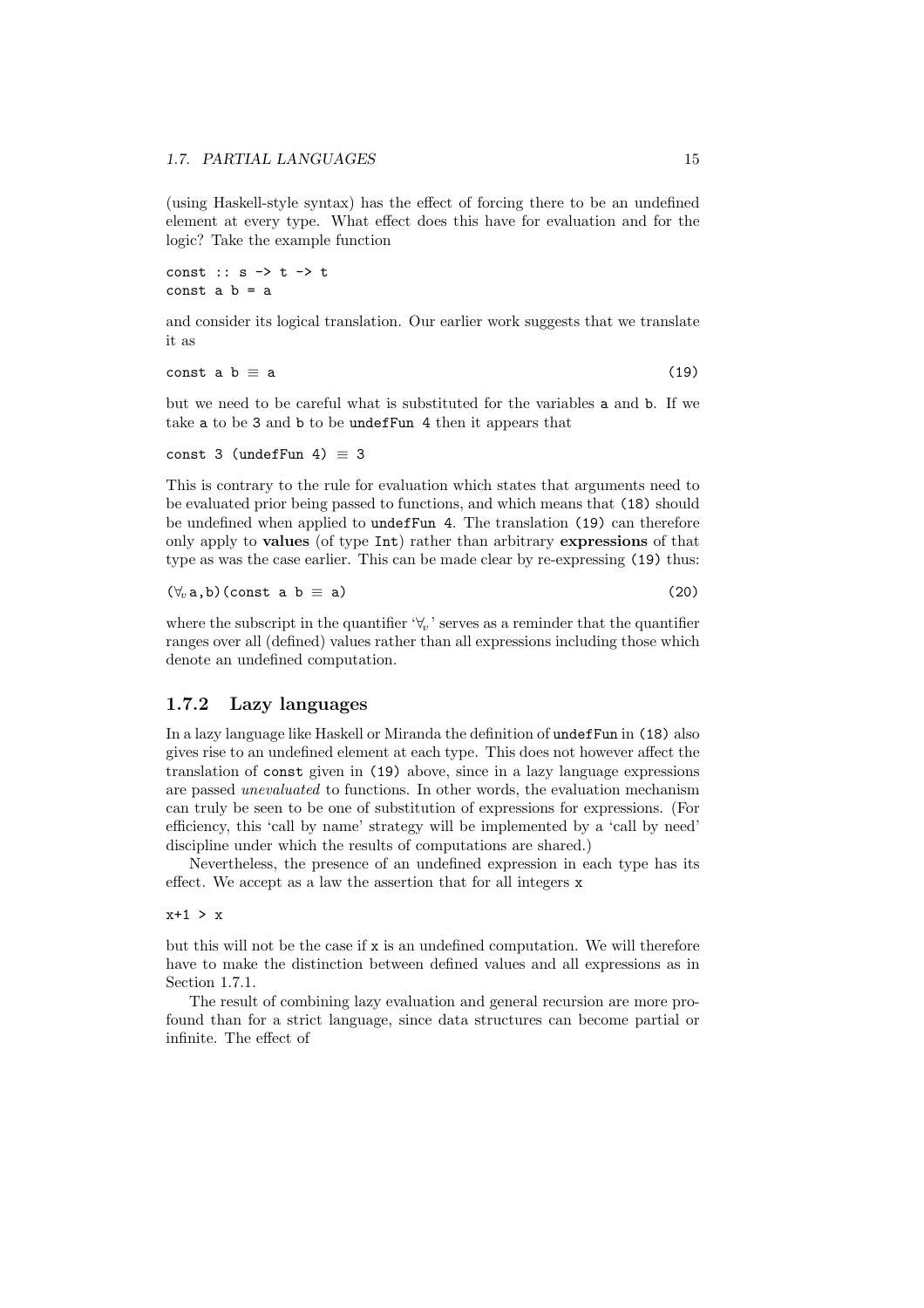$nums = from 1$ from  $n = n$ : from  $(n+1)$ 

is to define the infinite list of positive integers,  $[1,2,3,\ldots]$ . If nums is passed to a function, then it is substituted unevaluated, and parts of it are evaluated when and if they are required:

```
sft :: [Int] \rightarrow Int\text{stf} \left( \text{a:b:}_{-} \right) = \text{a+b} (21)
sft nums
  \Rightarrow sft (from 1)
  \Rightarrow sft (1 : from 2)\Rightarrow sft (1 : 2 : from 3)
```
At this point the pattern match in can be performed, giving the result 3. Our interpretation therefore needs to include such infinite lists, as well as 'partial' lists such as (2:undefFun 2). Note that under a strict interpretation all infinite and partial lists are identified with the undefined list, since they all lead to nonterminating computations.

In order to give a proper account of the behaviour of languages with nontermination we now look at the ways in which a formal or mathematical semantics can be given to a programming language.

#### 1.8 Semantic approaches

This section surveys the two semantic approaches to functional programming languages with the aim of motivating the logical rules to which the semantics lead.

#### 1.8.1 Denotational semantics

Under a denotational semantics, the objects of a programming language — both terminating and non-terminating — are modelled by the elements of a domain. A domain is a partially ordered structure, where the partial order reflects the degree of definedness of the elements, with the totally undefined object, ⊥, lying below everything:  $\perp \sqsubseteq x$ . Recursion, as in the definition

 $f = C[f]$ 

can then be explained by first looking at the sequence of approximations,  $f_n$ , with

$$
\mathtt{f_0} \ \equiv \ \bot
$$

and

 $f_{n+1} = C[f_n]$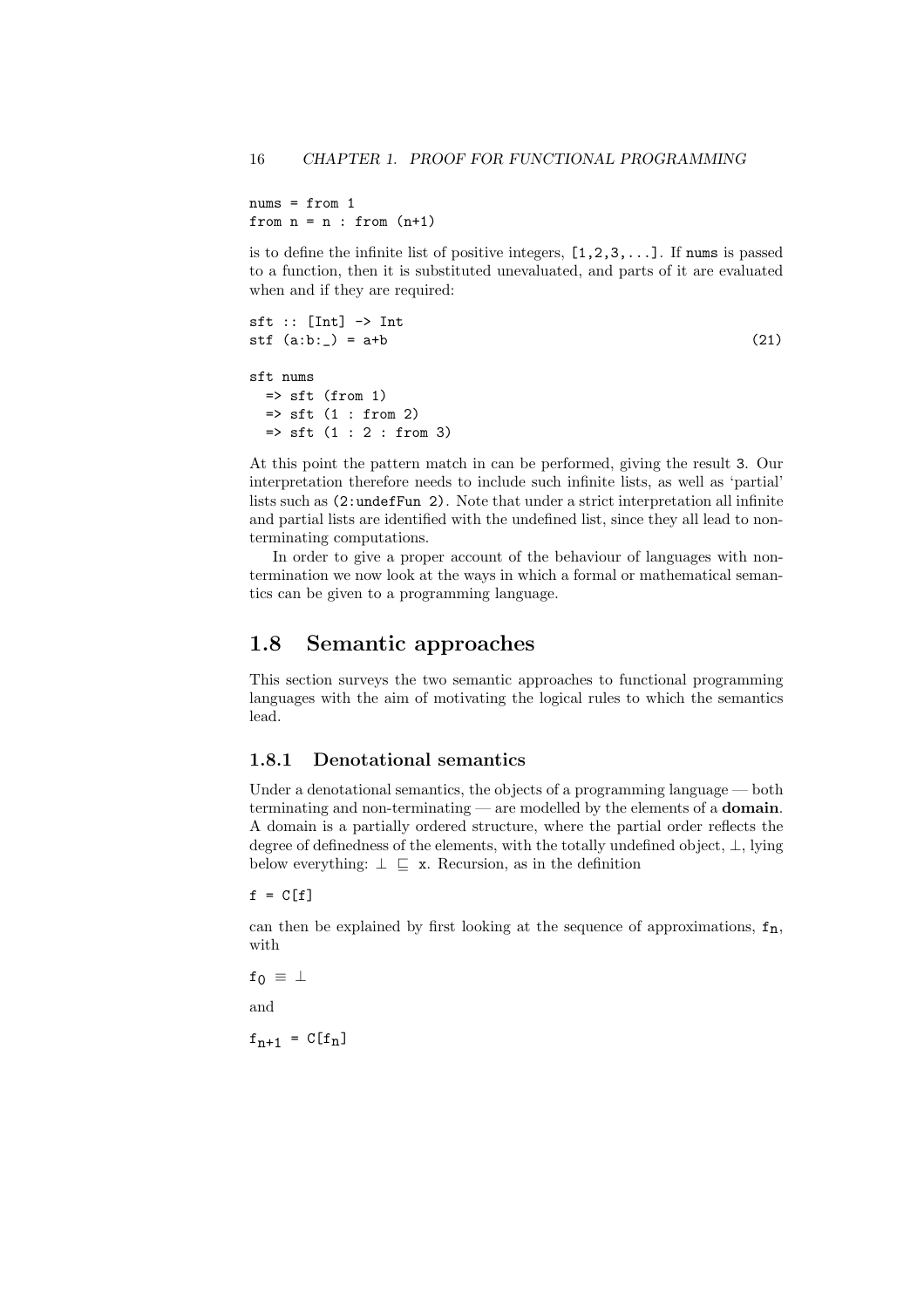A domain also carries a notion of limit for a sequences (or indeed more general 'directed sets'), so that the meaning of  $f$ ,  $\llbracket f \rrbracket$ , is taken to be the limit of this sequence of approximations:

#### $f \equiv \bigsqcup_n f_n$

Another way of seeing this is that  $\llbracket f \rrbracket$  is the **least fixed point** of the operation

#### $\lambda$ f.C[f]

with a domain having sufficient structure to provide fixed points of (monotone) operators over them.

All the data types of a functional language can be modelled in such a way, and reasoning over domains is characterised by fixed-point induction, which captures the fact that a recursively defined function is the limit of a sequence. Fixed-point induction. If P is an inclusive predicate and if f is defined as above, then if

$$
\bullet \ \mathsf{P}(\perp) \ \text{holds, and} \tag{22}
$$

• 
$$
P(f_n)
$$
 implies  $P(f_{n+1})$ ; (23)

then P holds of the limit of the sequence, that is P(f).

A predicate P is inclusive if it is closed under taking limits, broadly speaking. Winskel, [15], provides a more detailed characterisation of this, together with sufficient conditions for a formula to be an inclusive predicate.

As an example we look again at the lAssoc function, defined in Section 1.6 above. We would like to show that rearranging an expression will not change its value, that is

 $P_0$ (lAssoc):  $(\forall e)(eval (lassoc e) \equiv eval e)$ 

(where eval is defined in Section 1.4). Equations are inclusive, but unfortunately we cannot prove the inductive goals (22) and (23) for this particular property. We can modify it to say that if the result is defined then the equality holds, namely,

 $P(1)$ Assoc): ( $\forall e$ )((lassoc e  $\equiv \bot$ ) \/ eval (lassoc e)  $\equiv$  eval e)

It is interesting to see that this is a partial correctness property, predicated on the termination of the lAssoc function, for which we have to prove a separate termination result. We discuss this presently. To establish this result we have to prove (22) and (23) for this property. A proof of (22) is straightforward, since  $P(\perp)$  states:

 $(\forall e)((\bot e \equiv \bot) \ \setminus \angle e$ val (lAssoc e)  $\equiv$  eval e)

and clearly  $\perp$ e  $\equiv$   $\perp$  holds. A proof of (23) requires that we show that P(1Assoc<sub>n</sub>) implies  $P(1)A\sec_{n+1})$  where (omitting the Mul case),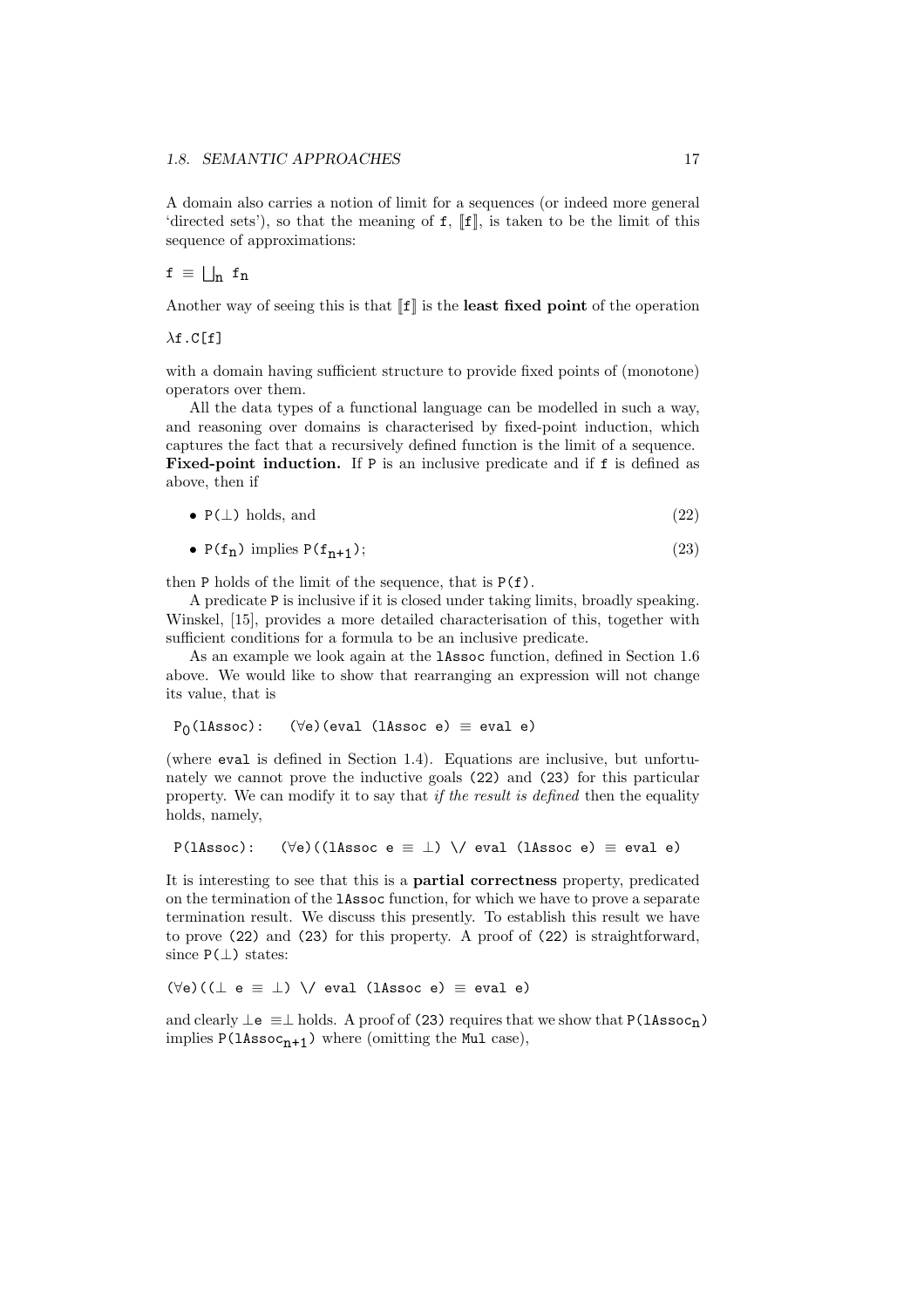$1\text{Assoc}_{n+1}$  (Literal n) = Literal n (24)  $1$ Asso $c_{n+1}$  (Binary Sub ex1 ex2)  $=$  Binary Sub (lAssoc<sub>n</sub> ex1) (lAssoc<sub>n</sub> ex2) (25)  $1$ Assoc<sub>n+1</sub> (Binary Add ex1 (Binary Add ex3 ex4)) = lAssocn (Binary Add (Binary Add ex1 ex3) ex4) (26)  $1$ Asso $c_{n+1}$  (Binary Add ex1 ex2)

$$
= \text{Binary Add (lAssocn ex1) (lAssocn ex2)} \tag{27}
$$

Now, our goal is to prove that

$$
(\forall e) \, ((1 \texttt{Assoc}_{n+1} \ e \equiv \bot) \ \ \backslash / \ \ \texttt{eval} \ \ (1 \texttt{Assoc}_{n+1} \ e) \ \equiv \ \texttt{eval} \ e)
$$

on the assumption that

 $(\forall e)$ ((lAssoc<sub>n</sub> e  $\equiv \bot$ ) \/ eval (lAssoc<sub>n</sub> e)  $\equiv$  eval e)

We look at the cases of the definition in turn. For a literal we have by (24)

lAssoc<sub>n+1</sub> (Literal n)  $\equiv$  Literal n

from which we conclude immediately that

```
eval (lAssoc<sub>n+1</sub> (Literal n)) \equiv eval (Literal n)
```
Now, looking at subtraction, and assuming that the function terminates, we have

```
eval (lAssoc_{n+1} (Binary Sub ex1 ex2))
     \equiv \{ by (25) \}eval (Binary Sub (lAssoc<sub>n</sub> ex1) (lAssoc<sub>n</sub> ex2))
     \equiv \{ by definition of eval \}eval (1Assoc<sub>n</sub> ex1) - eval (1Assoc<sub>n</sub> ex2)
     \equiv \{ by termination and the induction hypothesis}
eval ex1 - eval ex2
     \equiv \{ by definition of eval \}eval (Binary Sub ex1 ex2)
```
The tricky case is (26), which is the non-structurally recursive clause. Now, again assuming termination, we have

eval  $(1Assoc_{n+1}$  (Binary Add ex1 (Binary Add ex3 ex4)))  $\equiv \{ by (26) \}$ eval (lAssoc<sub>n</sub> (Binary Add (Binary Add ex1 ex3) ex4))  $\equiv \{$  by termination and the induction hypothesis} eval ((Binary Add (Binary Add ex1 ex3) ex4))  $\equiv \{$  by the associativity of  $+$ } eval (Binary Add ex1 (Binary Add ex3 ex4))

We leave the final case as an exercise. This establishes the induction step, and so the result itself.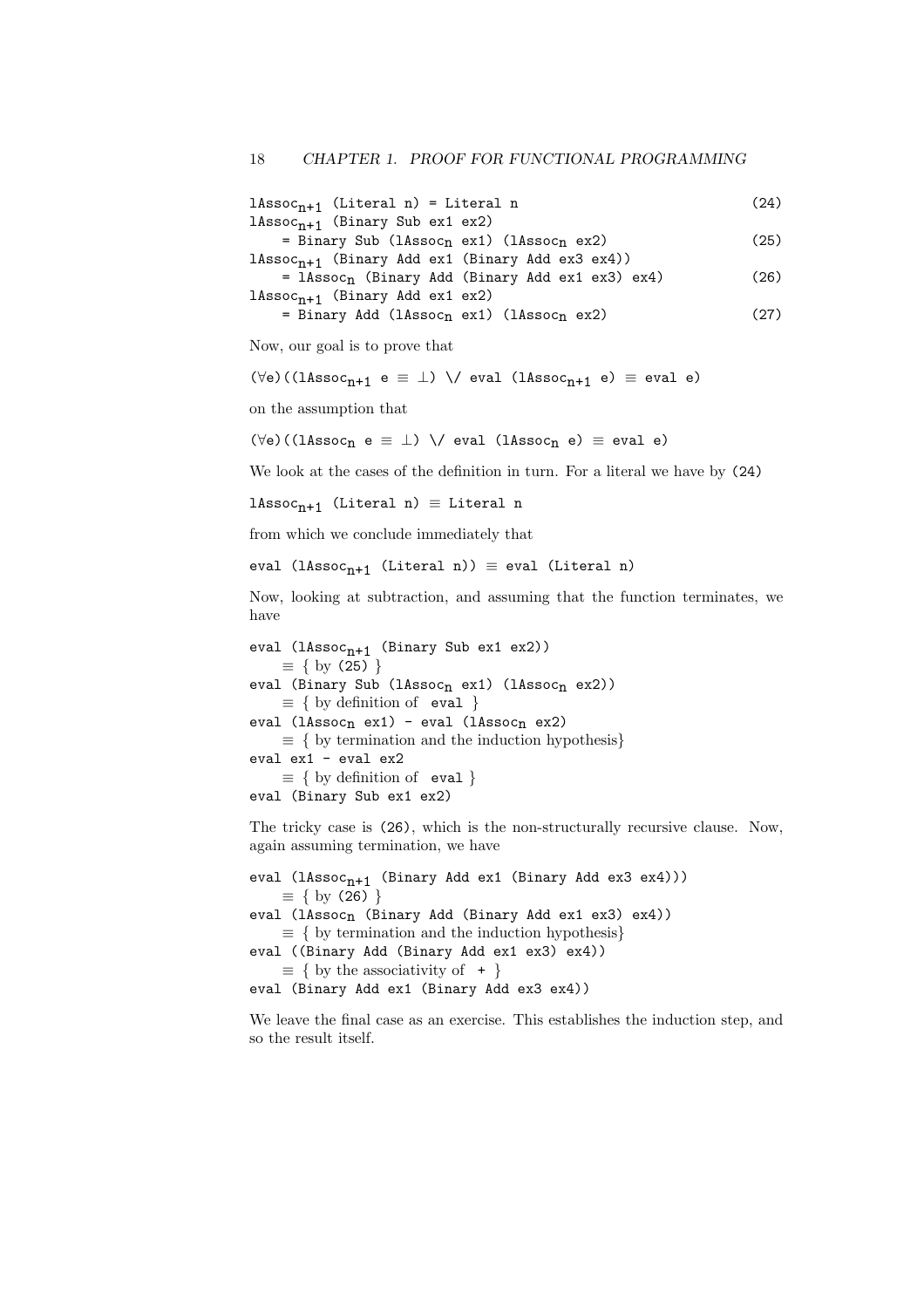#### *1.8. SEMANTIC APPROACHES* 19

How do we prove that lAssoc terminates on all arguments? We need to have some 'measure of progress' in the recursive calls. In all calls but (17) the recursive calls are on structurally smaller expressions, but in (17) the call is to an expression containing the same number of operators. What is changed in the recursive call is the arrangement of the expression, and it is easy to see that on the right hand side of the Add in the recursive call there are fewer applications of Add than in the same position on the left hand side:



This reduction means that there can only be a finite number of repeated calls to (17) before one of the structural cases is used. Informally, what we have done is to give an ordering over the expressions which is well-founded, that is has no infinite descending chains (like the chain  $-1 > -2 > ... > -n > ...$ ) over the integers. A recursion will terminate precisely when it can be shown to follow a well-founded ordering.

Further details about denotational semantics can be found in [15, 6]. We also refer back to denotational semantics at the end of section 1.8.3

#### 1.8.2 Operational semantics

The structured ('SOS') style of operational semantics pioneered by Plotkin describes a programming language by means of deduction rules which explain how expressions are evaluated. This style has been used to describe real languages, notably Standard ML [4], and arguably it gives a more readable and concise description of a language than a denotational semantics. The account given in this section relies on Gordon's thesis, [2], which applies these ideas to the description of functional programming languages.

SOS descriptions give

reduction rules (describing 'one step' of the computation), as in

$$
((\lambda x.M)N) \longrightarrow M[N/x]
$$

or can provide a description of the evaluation of an expression to a value (the 'big step' rules), thus:

$$
\frac{L \Longrightarrow (\lambda x.M) \quad M[N/x] \Longrightarrow V}{(L\ N) \Longrightarrow V}
$$

These rules are related, with  $\implies$  representing arbitrarily many steps under the relation  $\longrightarrow$ . From these rules an equality relation can be generated: two expressions are equal,  $L \simeq M$ , if whatever context  $C[\_]$  they are placed in,  $C[L] \Longrightarrow V$  if and only if  $C[M] \Longrightarrow V$ . Now, the issue becomes one of finding ways of deducing, for given expressions L and M, that  $L \simeq M$  holds. Abramsky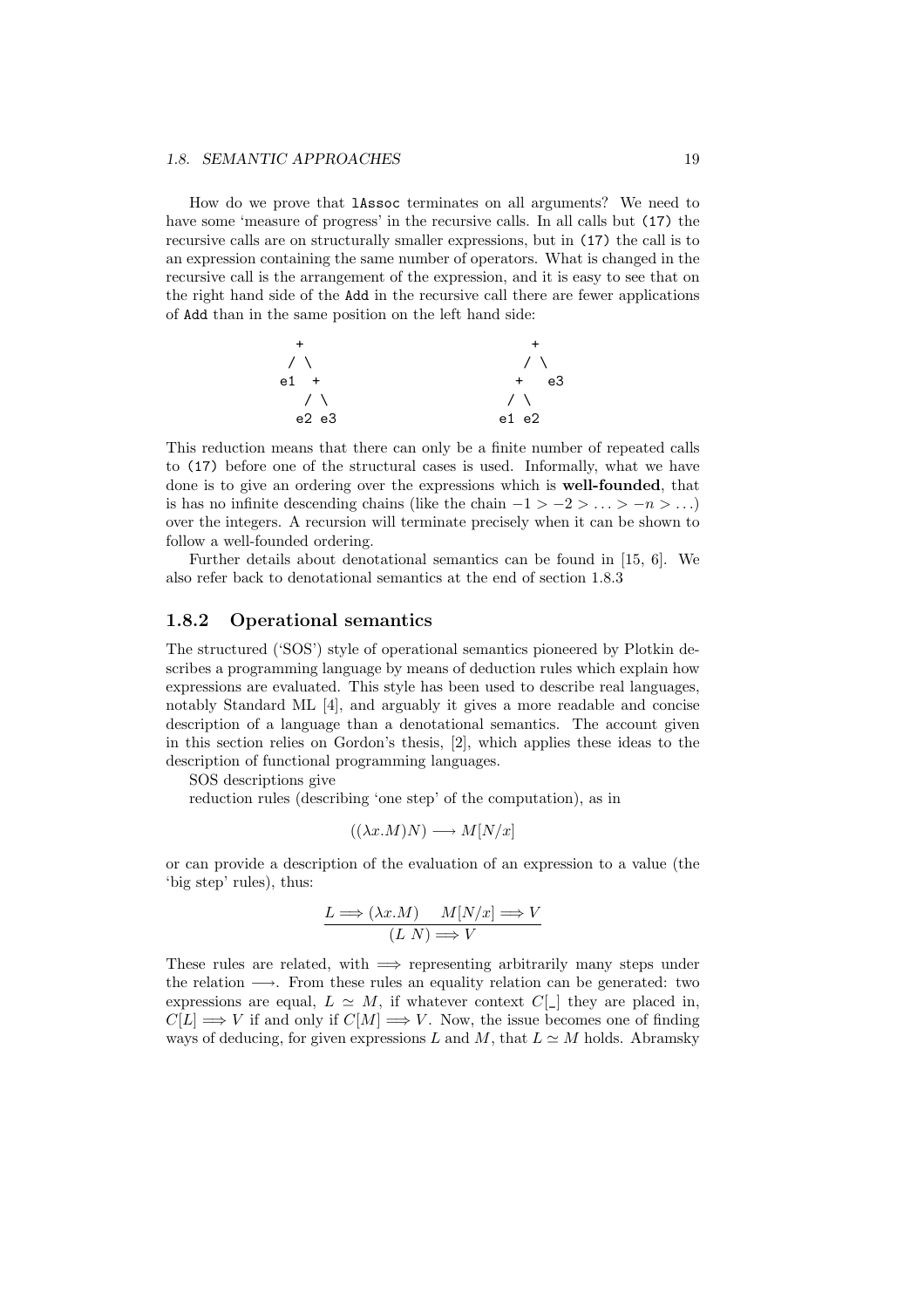had the insight that this relation resembled the bisimulations of process calculi. This characterises the equivalence as a greatest fixed point. Rather than look at the general theory of bisimulations, we will look here at how it applies to infinite lists.

The equality relation over infinite lists, ' $\simeq$ ', is the greatest fixed point of the definition

$$
1 \simeq m \iff_{df} \text{ there exist } a, b, 1', m' \text{ so that } 1 \longrightarrow (a:1'),
$$

$$
m \longrightarrow (b:m'), a \equiv b \text{ and } 1' \simeq m'.
$$

Now, the greatest fixed point of a relation can be characterised as the union of all the post-fixed points of the relation, which in this case are called bisimulations. The relation  $S$  is a bisimulation if

1 S m 
$$
\implies
$$
 there exist a, b, 1', m' so that 1  $\longrightarrow$  (a:1'),  
m  $\longrightarrow$  (b:m'), a  $\equiv$  b and 1'  $\equiv_S$  m'.

where  $\equiv_{\mathcal{S}}$  is the smallest congruence generated by the relation S. It is now the case that

 $1 \simeq m \iff$  there exists a bisimulation S such that  $1 \text{ } S \text{ } m$ .

In the next section we give an example of a proof using this definition of bisimulation.

#### 1.8.3 An example of coinduction

In this section we give proof of the equality of two lists of the factorials of the natural numbers. The first is a mapping of the factorial function along the list of natural numbers, while the second, facs 0, gives a recursive definition of the list in question.

```
facMap :: [Integer]
facMap = map fac [0..]fac :: Integer -> Integer
fac 0 = 1 (32)
fac (n+1) = (n+1) * fac n (33)
facs :: Integer -> [Integer]
facs n = fac n : zipWith (*) [(n+1)...] (facs n) (34)
```
To prove the equality of the two lists facMap and facs 0 we first prove an auxiliary result, namely that

zipWith  $(*)$   $[(n+1)...]$   $(facs n) \simeq facs (n+1)$  (35)

for all natural numbers n. In order to do this we take the relation

```
S \equiv \{ (zipWith (*) [(n+1)..] (facs n), facs (n+1)) | n \in Nat }
```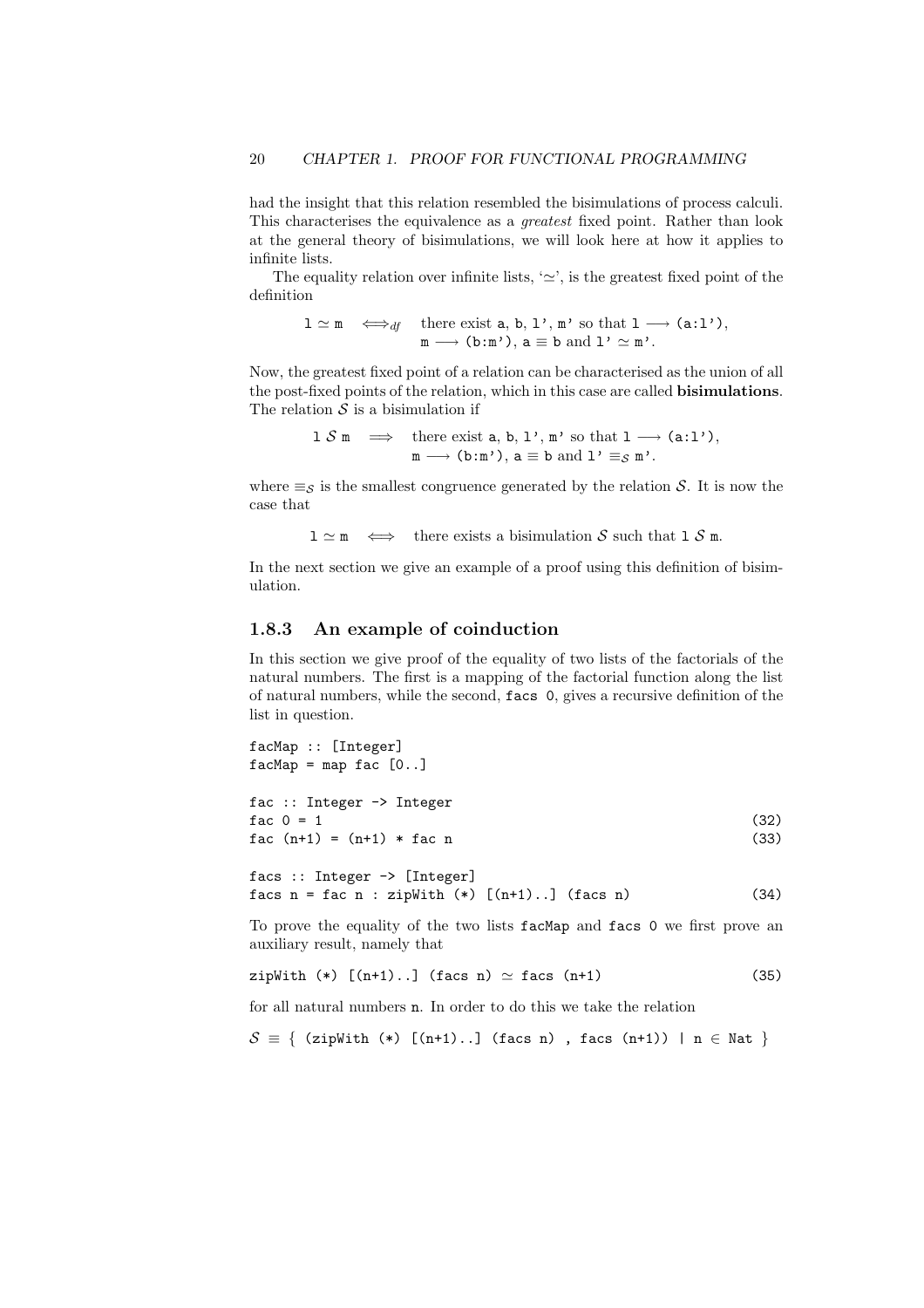and show that it is a bisimulation. Expanding first the left hand side of a typical element we have

```
zipWith (*) [(n+1)...] (facs n)\Rightarrow zipWith (*) (n+1:[(n+2..]) (fac n : (tail (facs n)))\Rightarrow (n+1)*(fac n) : zipWith (*) [n+2..] (zipWith (*) [(n+1)...] (facs n))
  \Rightarrow fac (n+1) : zipWith (*) [n+2..] (zipWith (*) [(n+1)..] (facs n))
```
On the right hand side we have

```
facs (n+1)
  \Rightarrow fac (n+1) : zipWith (*) [n+2..] (facs (n+1))
```
Now observe the two expressions. They have equal heads, and their tails are related by  $\equiv_S$  since they are applications of the function

zipWith  $(*)$   $[(n+2)...]$ 

to lists which are related by  $S$ , namely

zipWith  $(*)$   $[(n+1)...]$  (facs n)  $\simeq$  facs  $(n+1)$ 

This establishes the result (35), and the consequence that

facs  $n \simeq$  fac  $n$  : facs  $(n+1)$  (36)

Now we prove that

facs  $n \simeq$  map fac [n..]

by showing that the relation

 $\mathcal{R} \equiv \{$  (facs n, map fac [n..]) | n  $\in$  Nat }

is a bisimulation. Taking a typical pair, we have,

facs n map fac [n..]  $\simeq$  fac n : facs  $(n+1)$  => fac n : map f  $[(n+1)...]$ 

which establishes that  $R$  is a bisimulation and in particular shows that

```
facs 0 \simeq map fac [0..]
```
as we sought.

It is interesting to observe that recent work has shown that coinduction principles can be derived directly in domain theory; see [9] for more details.

#### 1.9 Strong functional programming

We have seen that the potential for non-termination makes program verification more complicated. Because of this and other reasons there is interest in programming languages which are 'strong' in the sense of providing only the means to define terminating functions. In this section we give a brief overview of various of these research directions. A general point to examine is the degree to which each approach limits a programmer's expressivity.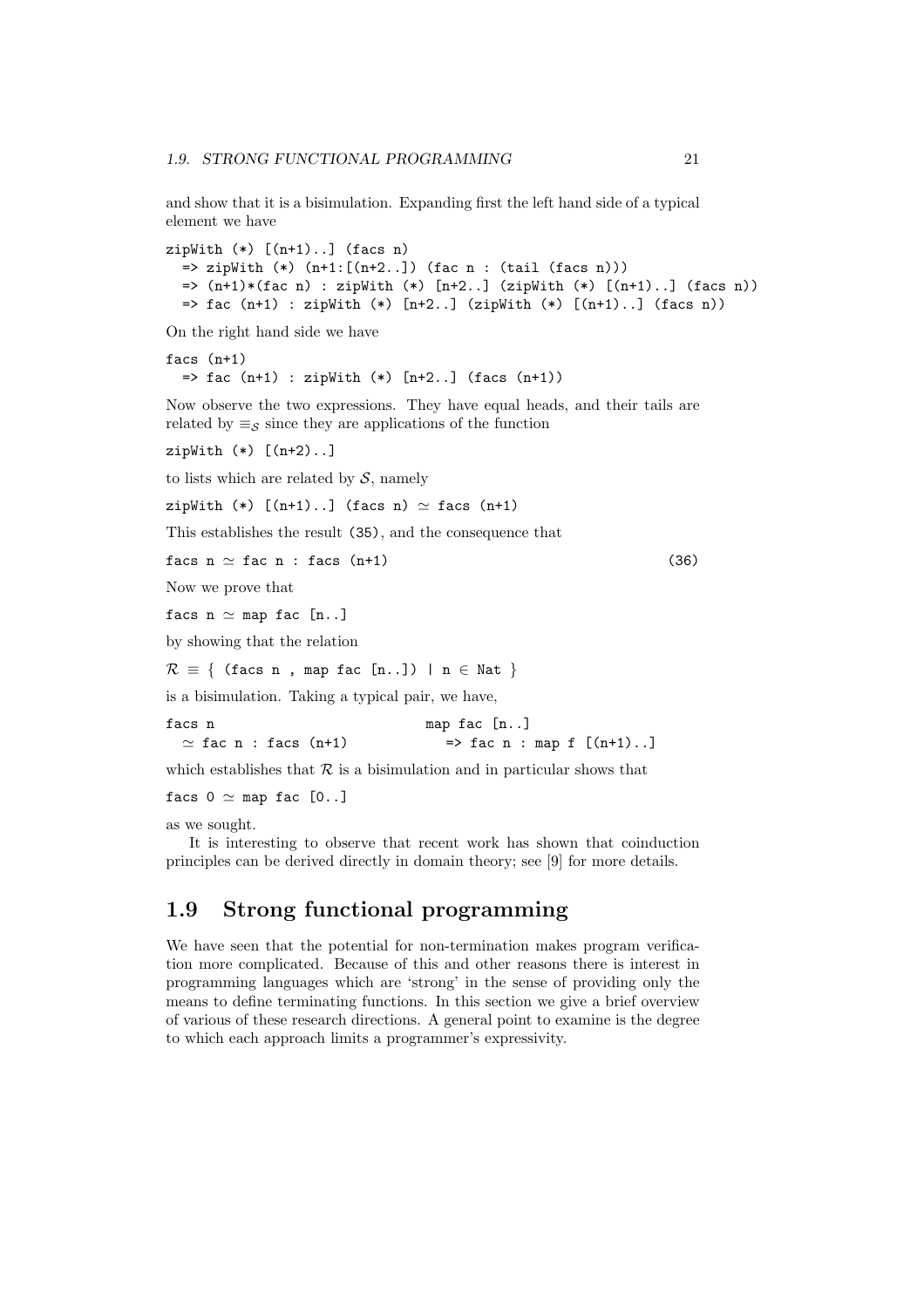#### 1.9.1 Elementary strong functional programming

Turner [14] proposes a language with limited recursion and co-recursion as a terminating functional language which could be used by beginning programmers (in contrast to alternatives discussed later in this section). The language proposed will have compile-time checks for the termination of recursive definitions, along the lines of [3, 11]. The language also contains co-recursion, the dual of recursion, over co-data, such as infinite lists (the greatest fixed point of a particular type equality). The definition

#### facs =  $1: zipWith (*) [1..] facs$

is recognisable as a 'productive' definition, since the recursive call to facs on the right hand side is protected within the constructor ':'. Note the duality with primitive recursion, like

length  $(a:x) = 1 + length x$ 

in which the recursive call to length is on a component of the argument,  $(a:x)$ , which is contained in the application of the constructor ':'. Proof of properties of these corecursive objects is by coinduction, as discussed above.

The disadvantage of this approach is that it must rely on the compile- time algorithms which check for termination. It is not clear, for instance, whether the earlier definition of the lAssoc function is permitted in this system, and so the expressivity of the programmer is indeed limited by this approach. On the other hand, it would be possible to implement such a system as a 'strong' subset of an existing language such as Haskell, and to gain the advantage of remaining in the terminating part of the language whenever possible.

#### 1.9.2 Constructive type theories

Turner's language eschews the more complex dependent types of the constructive type theories of Martin-Löf and others  $[5, 12]$ . These languages are simultaneously terminating functional languages and constructive predicate logics, under the Curry/Howard Isomorphism which makes the following identifications:

| Programming             |               | Logic                  |
|-------------------------|---------------|------------------------|
| Type                    |               | Formula                |
| Program                 |               | Proof                  |
| Product/record type     | &             | Conjunction            |
| Sum/union type          | \ /           | Disjunction            |
| Function type           | $\rightarrow$ | Implication            |
| Dependent function type | Α             | Universal quantifier   |
| Dependent product type  | 크             | Existential quantifier |
|                         |               |                        |

in which it is possible in an integrated manner to develop programs and their proofs of correctness.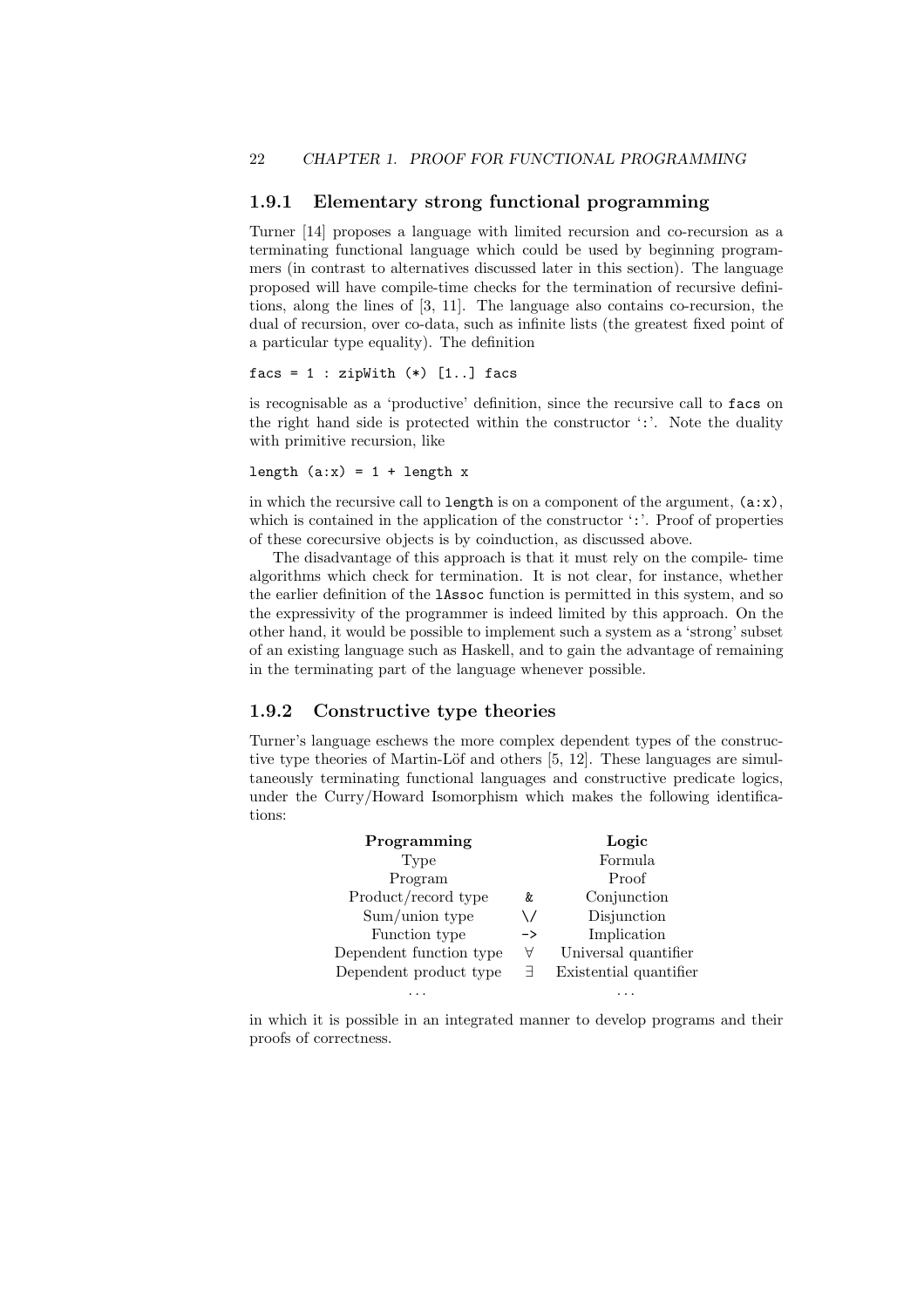#### *1.9. STRONG FUNCTIONAL PROGRAMMING* 23

¿From the programming point of view, there is the addition of dependent types, which can be given by functions which return different types for different argument values: an example is the type of vectors,  $Vec$ , where  $Vec(n)$  is the type of vectors of length n. Predicates are constructed in a similar way, since a predicate yields different logical propositions – that is types – for different values.

Predicates (that is dependent types) can be constructed inductively as a generalisation of algebraic types. We might define the less than predicate '<' over Nat by saying that there are two constructors for the type:

```
ZeroLess :: (\forall n::Nat)(0 < S n)
SuccLess :: (\forall n::Nat)((\forall n::Nat)((m < n) -> (S m < S n))
```
This approach leads to a powerful style of proof in which inductions are performed over the form of proof objects, that is the elements of types like (m < n), rather than over (say) the natural numbers, and such a method makes much more manageable a proof of the transitivity of  $\leq$  over Nat, say.

A more expressive type system allows programmers to give more accurate types to common functions, such as function which indexes the elements of a list.

index ::  $(\forall 1$  :: [t])( $\forall n$  :: Nat)((n < length 1) -> t)

An application of index has *three* arguments: a list, 1 and a natural number  $n -$  as for the standard index function  $-$  and a third argument which is of type  $(n \leq \text{length } 1)$ , that is a *proof* that n is a legitimate index for the list in question. This extra argument becomes a proof obligation which must be discharged when the function is applied to elements 1 and n.

The expressivity of a constructive type theory is determined by its prooftheoretic strength, so that a simple type theoretic language (without universes) would allow the definition of all functions which can be proved to be total in Peano Arithmetic, for instance. This includes most functions, except an interpreter for the language itself.

For further discussions of constructive type theories see [5, 12].

#### 1.9.3 Program Transformation, Categories and Allegories

The histories of functional programming and program transformation have been intertwined from their inception. Serious program manipulations are not feasible in modern imperative languages which allow aliasing, pointer and reference modifications, type casting and so forth. More suited are current functional languages which support the definition of general operations – such as map, filter and fold over lists – as polymorphic higher-order functions. The properties of these functions – such as map  $(f.g) = map f$ . map  $g - can be expressed in a$ logic which extends the definitional equality of the programming language, and largely equational reasoning in that logic allows transformations to be written down in a formal way.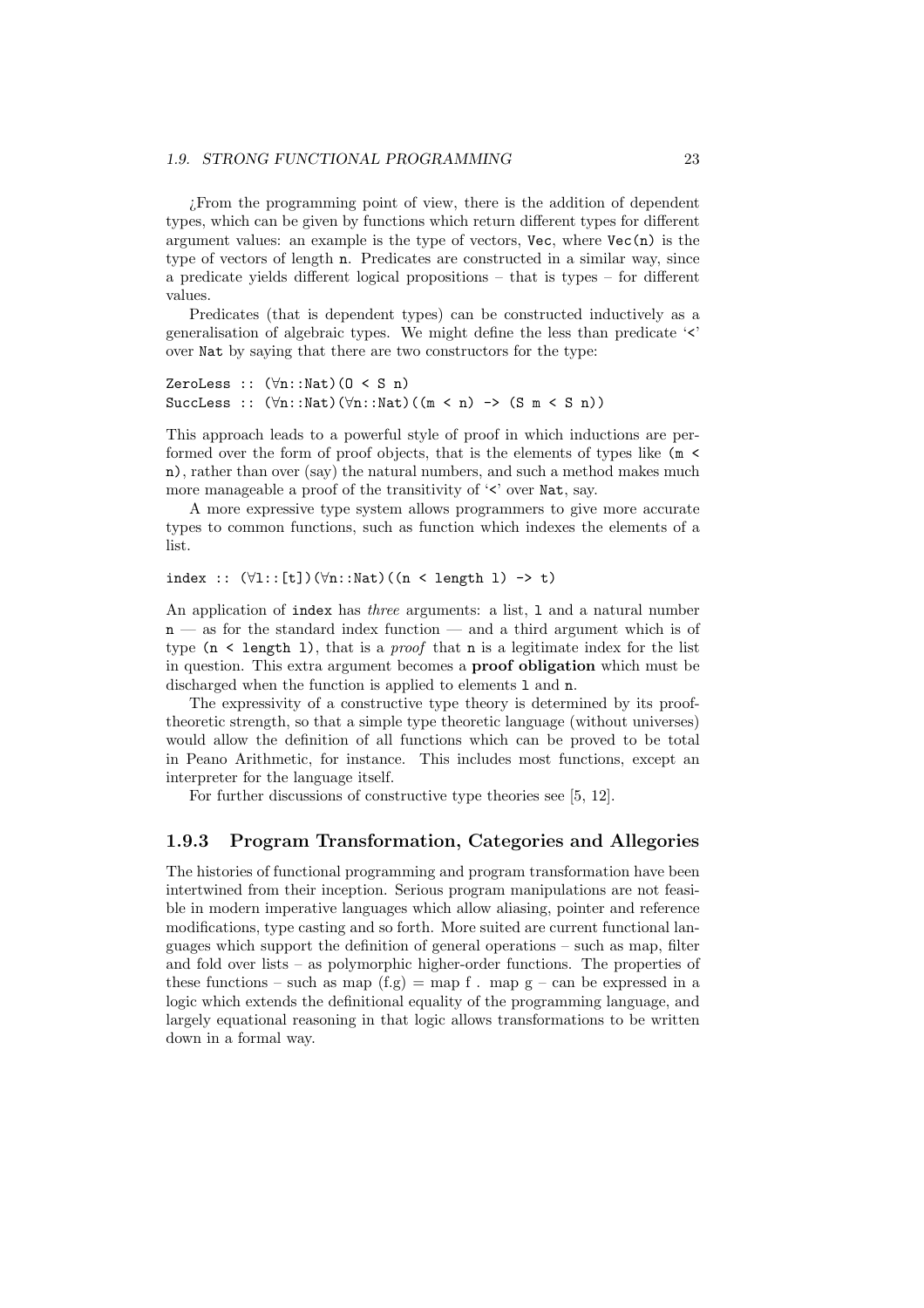The most developed example of this work is Bird and de Moor's [1] in which they use the constructs of category theory to express their functional programming language.

Their categorical approach means that they are able to provide general rules for equational program manipulation. Prominent among these is the Fusion Law which states that

$$
\mathbf{h} \cdot (\mid \mathbf{f} \mid) \equiv (\mid \mathbf{g} \mid)
$$

in the circumstances that

$$
h \cdot f \equiv g \cdot F h
$$

The 'banana' brackets  $(| \cdots |)$  denote a catamorphism, that is a generalisation of foldr over lists, and so the rule gives a situation in which a composition including a fold can be made into a fold itself. Moreover, the law applies uniformly to all algebraic initial data types, so that there is no need separately to develop theories for lists, binary trees, rose trees and so on.

A pleasant feature of the categorical approach is the degree to which their reasoning can be equational. In particular the McCarthy conditional form (which is the function-level equivalent of if ...then ...else ...) gives casefree reasoning for functions for which a more traditional approach would require proof by cases. It should however be observed that even simple programs like factorial require some manipulation to be put into a catamorphic form, and a two argument function like concatenation of two lists requires substantial work to put it into this form form.

In the second half of [1] Bird and de Moor replace the calculus of functions with a calculus of relations. This allows more freedom in specification, allowing systems to be specified as the inverse of a simple operation, or as the meet of two requirements, for instance. Another advantage of relations over functions is that the relations include the non-deterministic functions. This means that an algebra of relational programming allows us to reason about non-deterministic functions.

Finally, the relations also include the partial functions. So an algebra of relational programming provides all the familiar partial functions, but without the complexity of partial elements. In particular, it provides the fixpoint operator without the complexity of partial elements and divergence normally associated with it: a non-well-founded recursion will not produce a non-terminating function, but rather an empty relation. Note that this means that one disadvantage of the functional approach, namely the restriction to recursive functions that are catamorphisms, no longer applies in the relation setting.

A review of [1] which expands upon this section can be found in [10].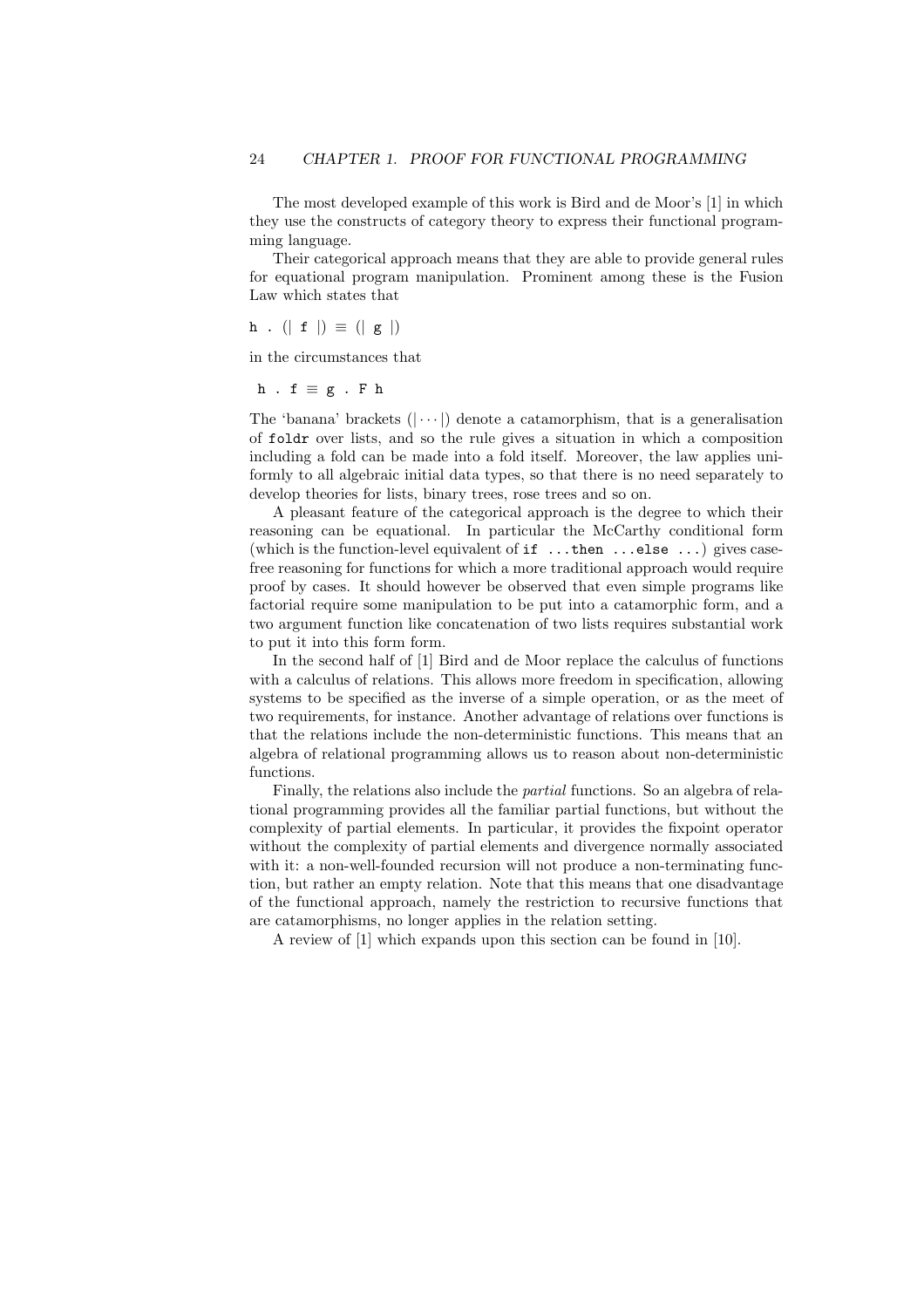## Bibliography

- [1] Richard Bird and Oege de Moor. Algebra of Programming. Prentice-Hall, 1997.
- [2] Andrew J. Gordon. Functional Programming and Input/Output. British Computer Society Distinguished Dissertations in Computer Science. Cambridge University Press, 1994.
- [3] D. McAllester and K. Arkondas. Walther recursion. In M.A. Robbie and J.K. Slaney, editors, CADE 13. Springer-Verlag, 1996.
- [4] Robin Milner, Mads Tofte, and Robert Harper. The Definition of Standard ML. MIT Press, 1990.
- [5] Bengt Nordström, Kent Petersson, and Jan M. Smith. *Programming in* Martin-Löf's Type Theory — An Introduction, volume 7 of International Series of Monographs on Computer Science. Oxford University Press, 1990.
- [6] Laurence C. Paulson. Logic and Computation Interactive proof with Cambridge LCF. Cambridge University Press, 1987.
- [7] John Peterson and Kevin Hammond, editors. Report on the Programming Language Haskell, Version 1.4. www.haskell.org/report, 1997.
- [8] A. M. Pitts and I. D. B. Stark. Operational reasoning for functions with local state. In A. D. Gordon and A. M. Pitts, editors, *Higher Order Op*erational Techniques in Semantics, Publications of the Newton Institute. Cambridge University Press, 1998.
- [9] Andrew M. Pitts. A co-induction principle for recursively defined domains. Journal of Logic and Computation, 1992.
- [10] Erik Poll and Simon Thompson. Review of [1]. Journal of Functional Programming, to appear.
- [11] Alastair Telford and David Turner. Ensuring streams flow. In M. Johnson, editor, Algebraic Methodology and Software Technology 1997. Springer-Verlag, 1997.